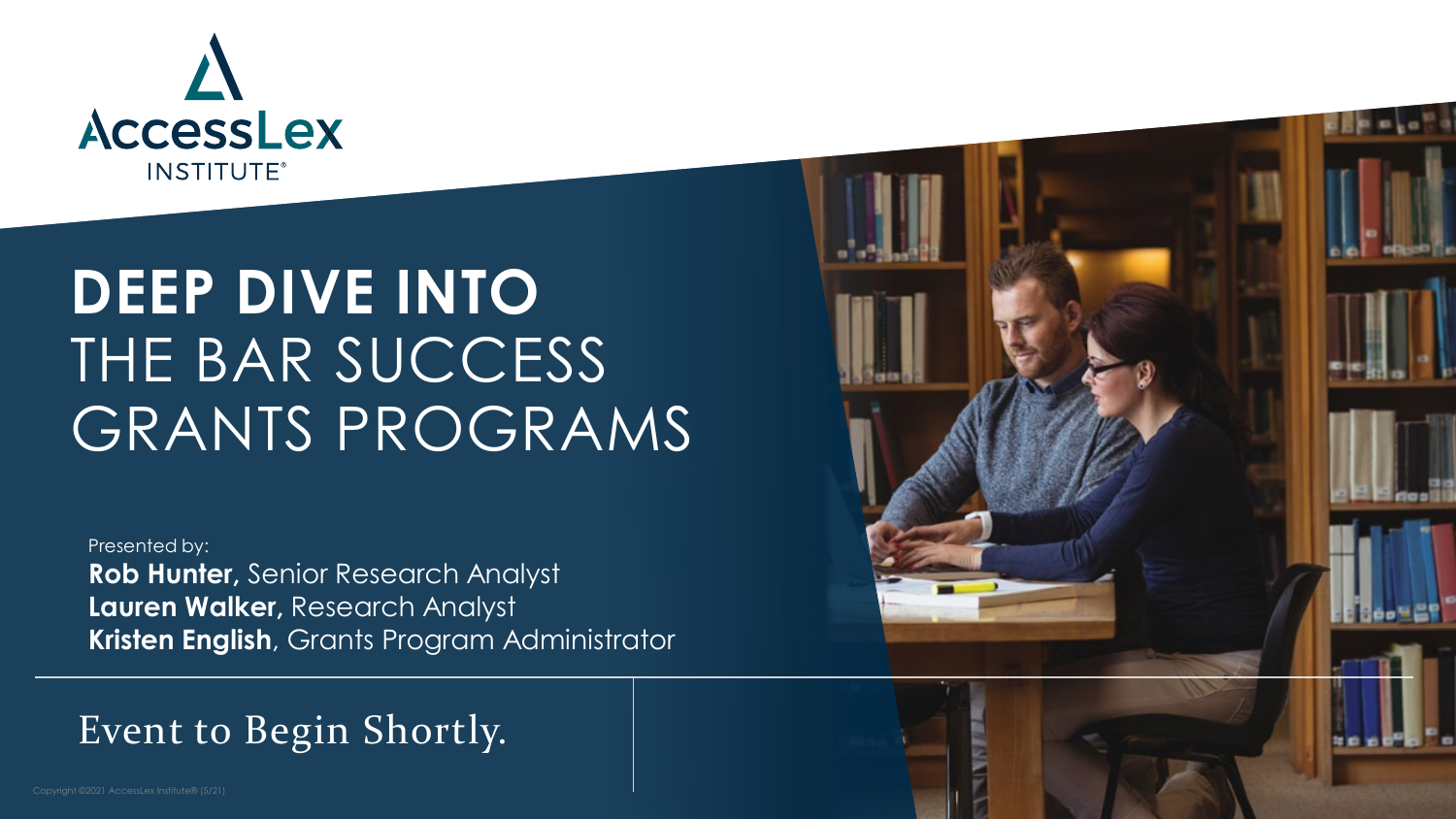### the level of  $\mathbf{r}$ AccessLex **INSTITUTE®**

Edit Master text styles Second level

EMPOWERING THE NEXT GENERATION OF LAWYERS®

Through student-focused initiatives, research and policy advocacy, nonprofit **AccessLex Institute** works to help purpose-driven students find their path from aspiring lawyer to fulfilled professional.

In partnership with our nearly 200 member law schools, improving access and positively influencing legal education have been at the heart of our mission since 1983.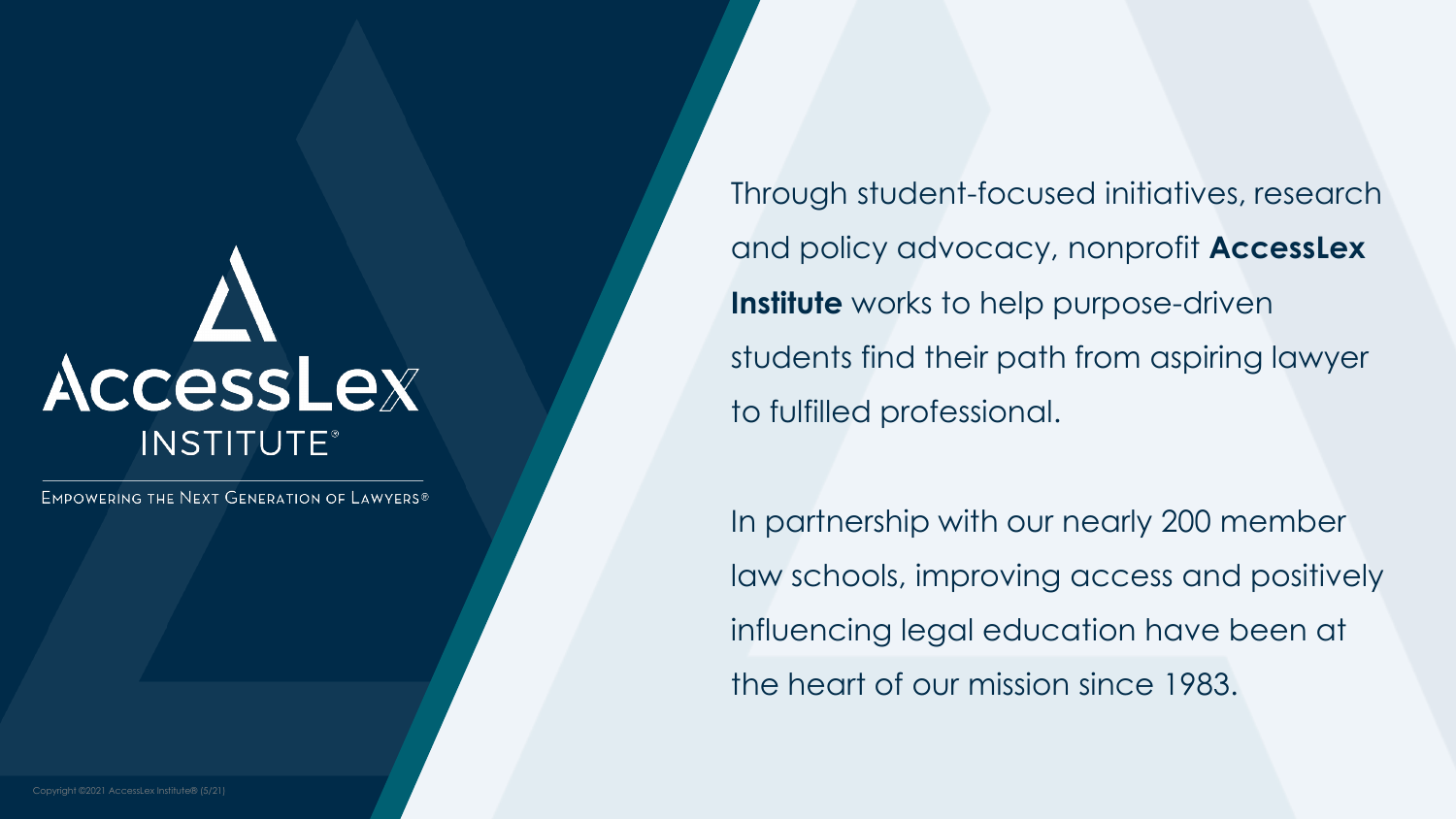### AGENDA



AccessLex Grant Programs

Grant Application Process



Application Resources

Q&A

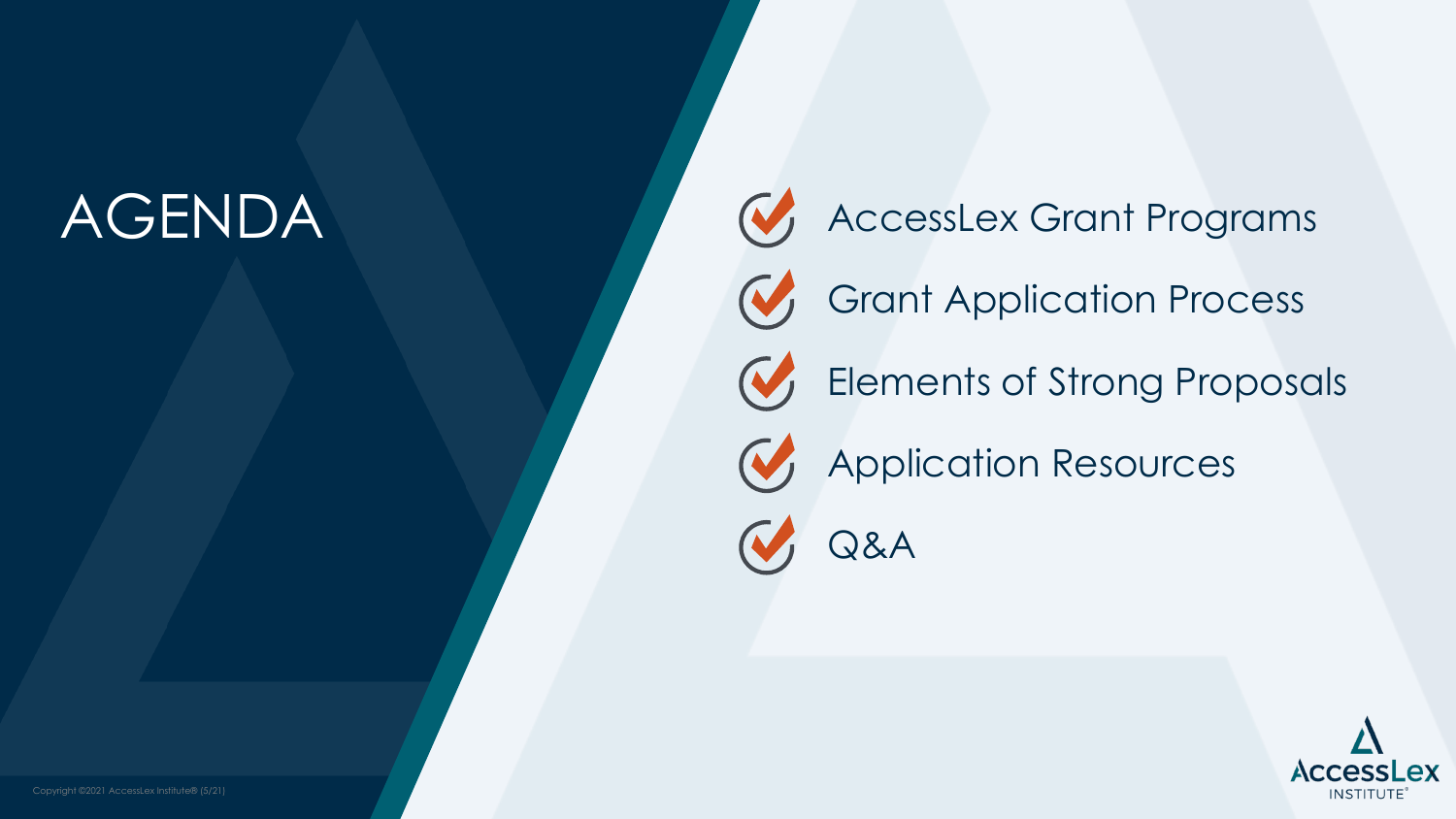### PURPOSE

We believe in an impact-driven approach to grantmaking—supporting projects that have the potential to "move the needle" in legal education.

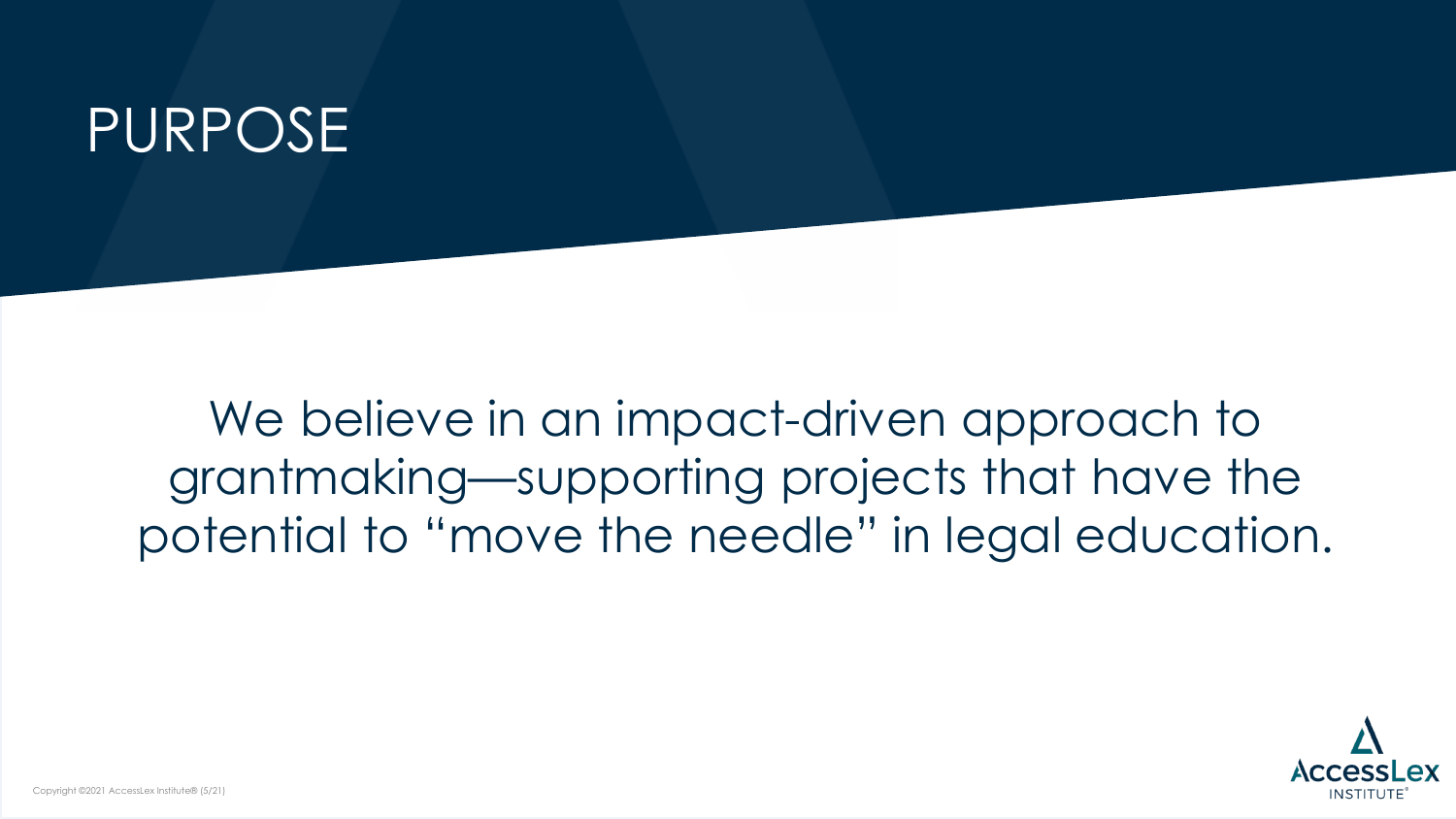### OVERVIEW OF ACCESSLEX **GRANT PROGRAMS**

#### **Diversity Pipeline Intervention Grant Program**

Seeks to broaden access to legal education and increase law school diversity

#### **Bar Success Intervention Grant Program**

Seeks to increase bar exam passage rates among students and graduates most at-risk of not passing

#### **Bar Success Research Grant Program**

Supports efforts to better understand the substance and format of the bar exam and its alignment with the practice of law

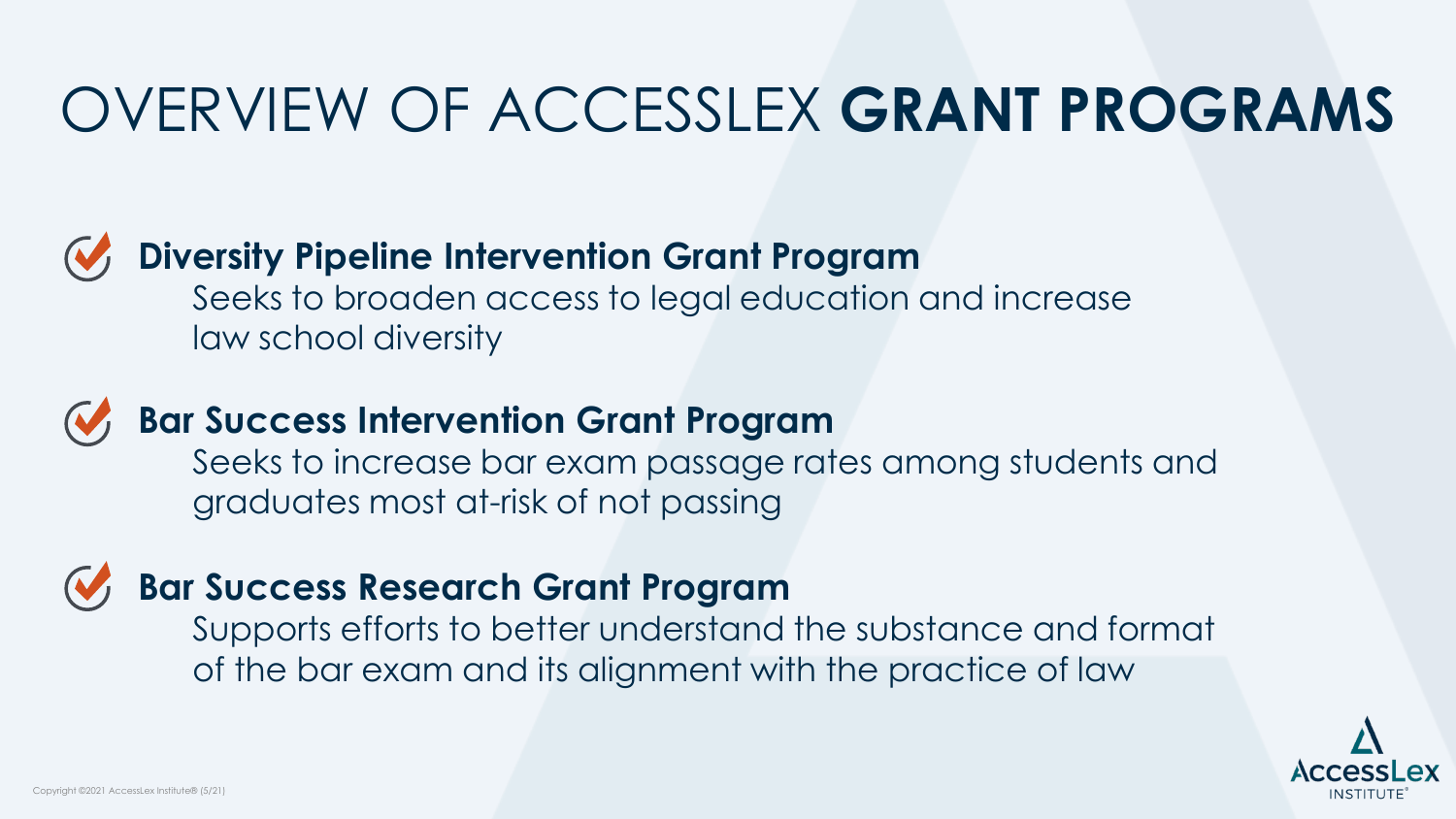# BAR SUCCESS INTERVENTION **GRANT PROGRAM**



Provides funding to programs and interventions aimed at helping increase bar exam passage rates among students and/or graduates most at-risk of not passing

### **Goal**

To increase the knowledge base around effective bar exam success programming that is scalable and replicable

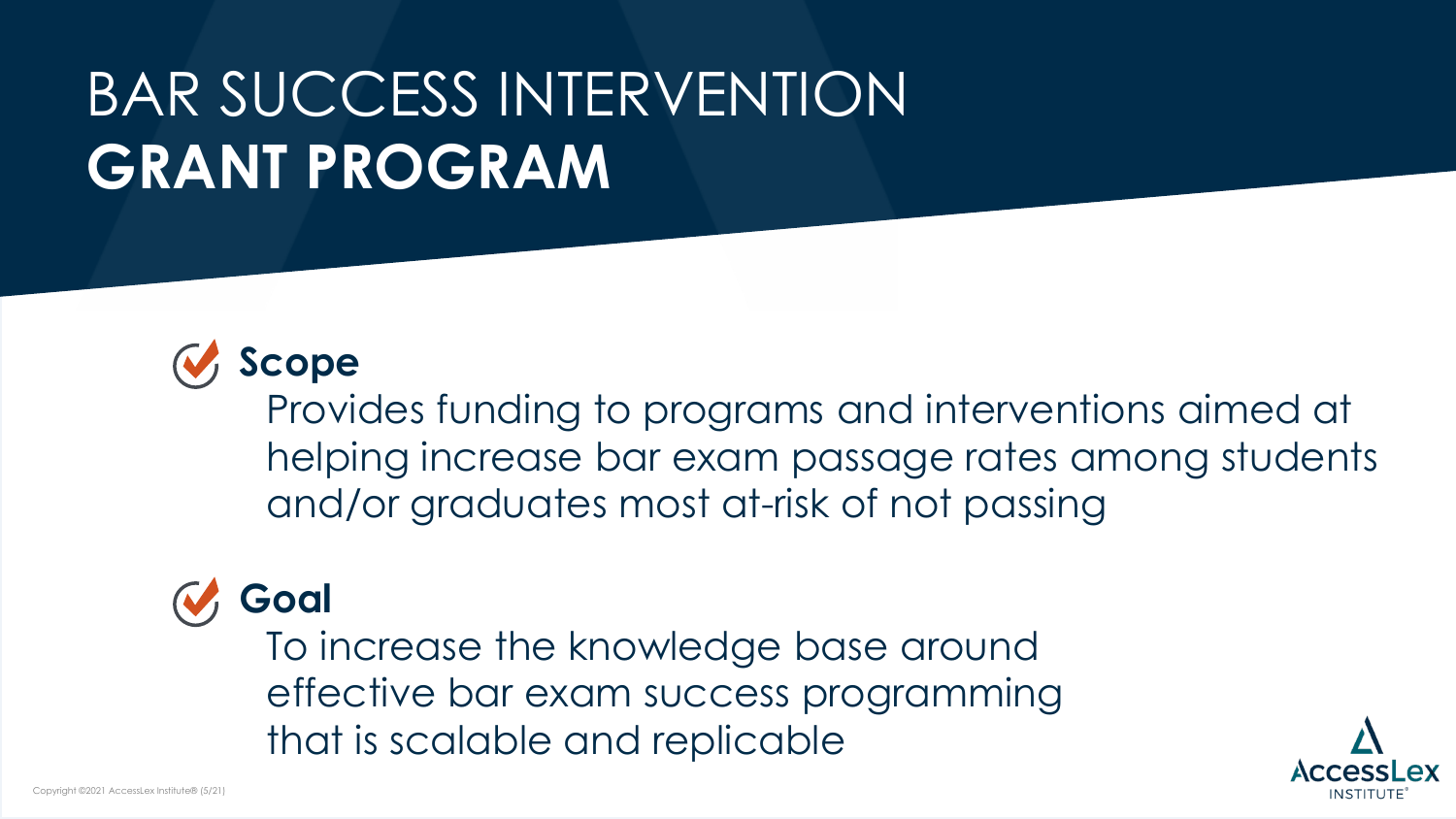# BAR SUCCESS INTERVENTION **GRANT REQUIREMENTS**

#### **To be fundable, proposals must:**

- Have a duration of 12–24 months and seek funding in the amount of \$150,000‒\$300,000
- Focus on law students and/or graduates most at risk of not passing the bar exam or institutions with ultimate bar examination passage rates that fall below 70%
- 
- Include clear statements of program goals and tangible, measurable objectives
- 
- Include an evaluation plan

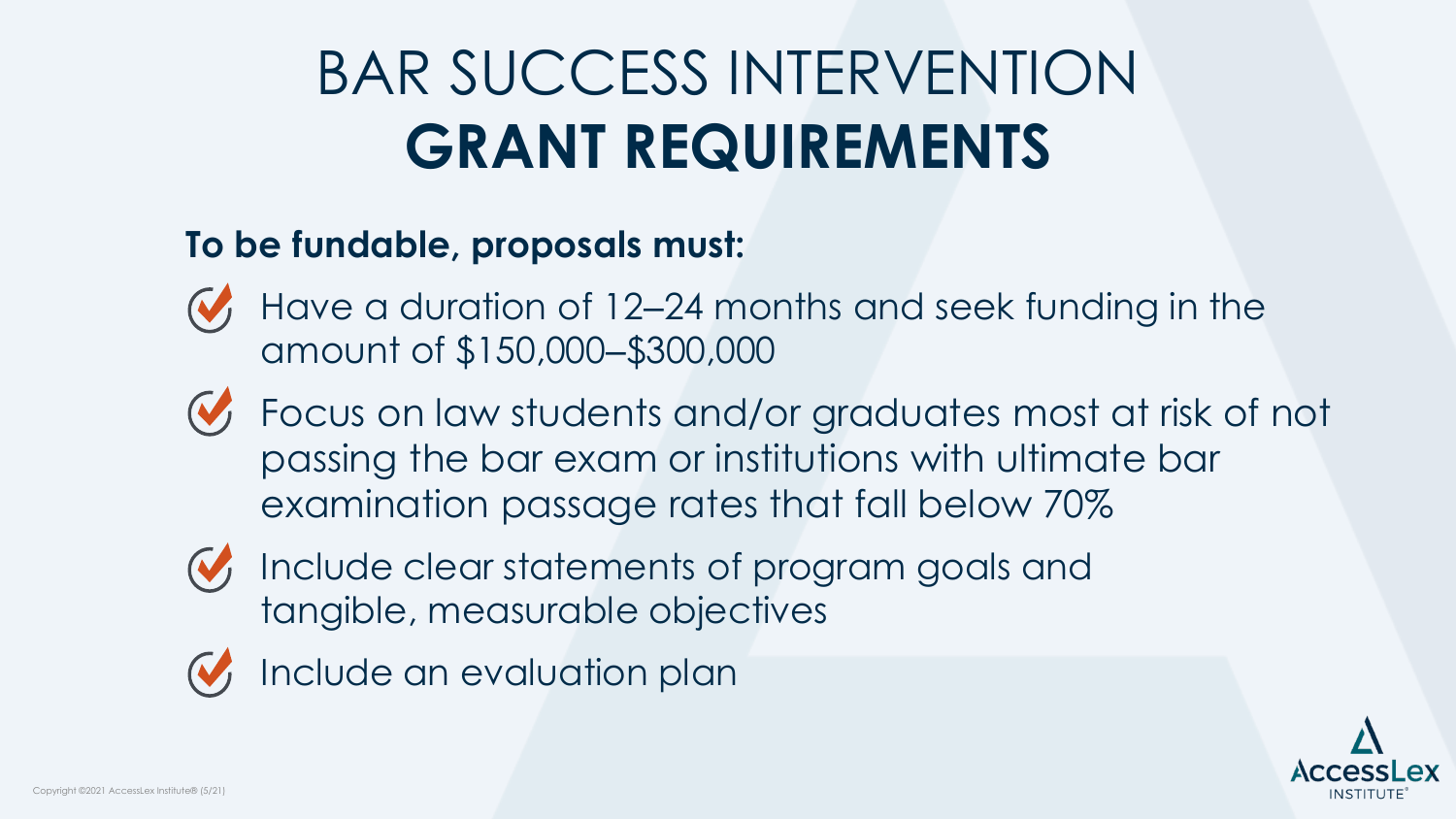# BAR SUCCESS INTERVENTION **GRANT REQUIREMENTS**

#### **Optional elements will be given preference in the selection process:**



Differential treatment of participants for purposes of program evaluation



Relevant long-term support for participants



Collaboration with other institutions, organizations, etc.

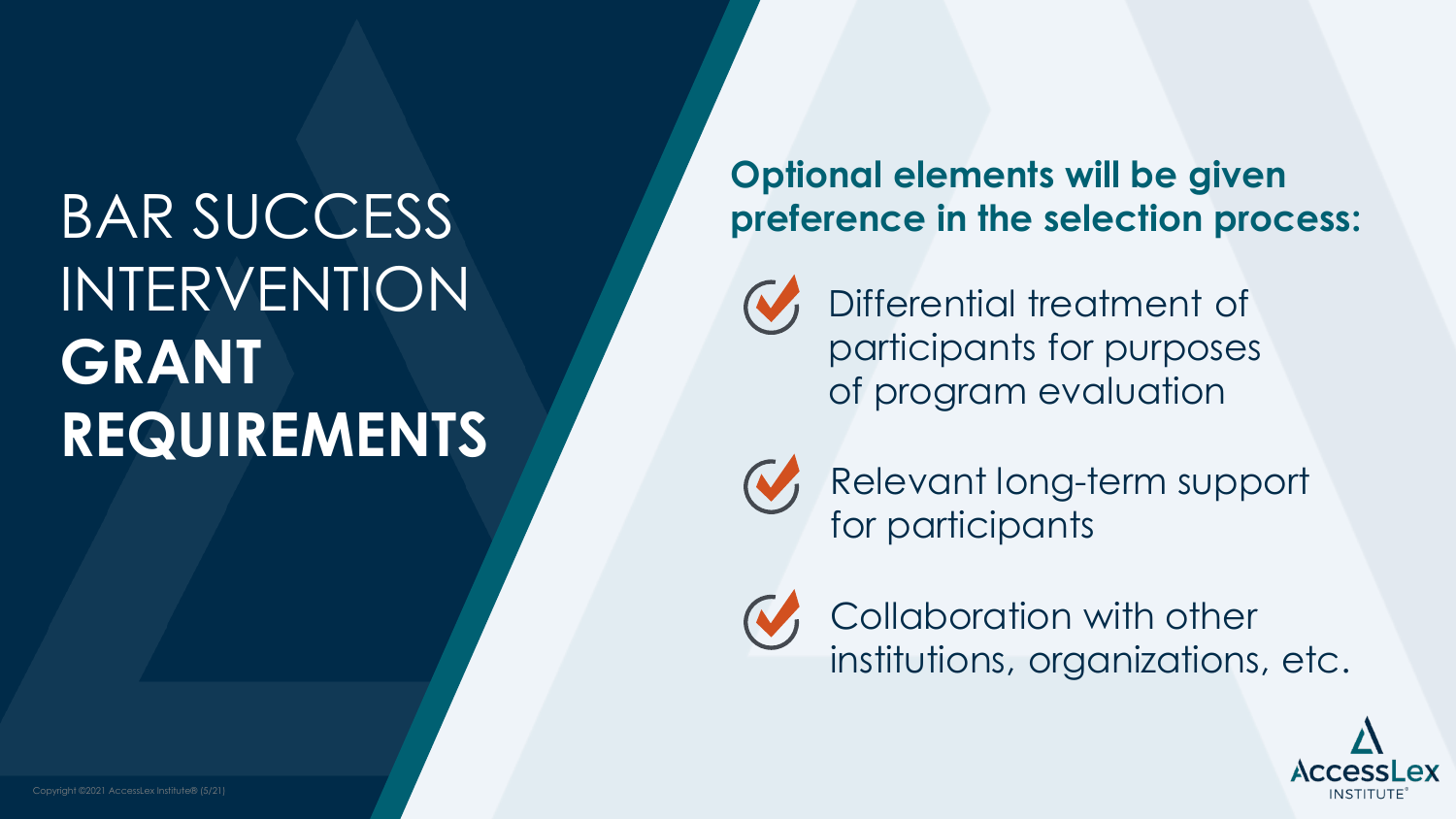# BAR SUCCESS RESEARCH **GRANT PROGRAM**

#### **Scope**

- Funds well-designed and rigorous studies of the bar examination
- Examples of focus include predictors of bar exam performance; bar exam test design and/or efficacy; and successful study or preparation methodologies
- 
- Proposals focusing on other relevant aspects of the bar exam are also welcomed

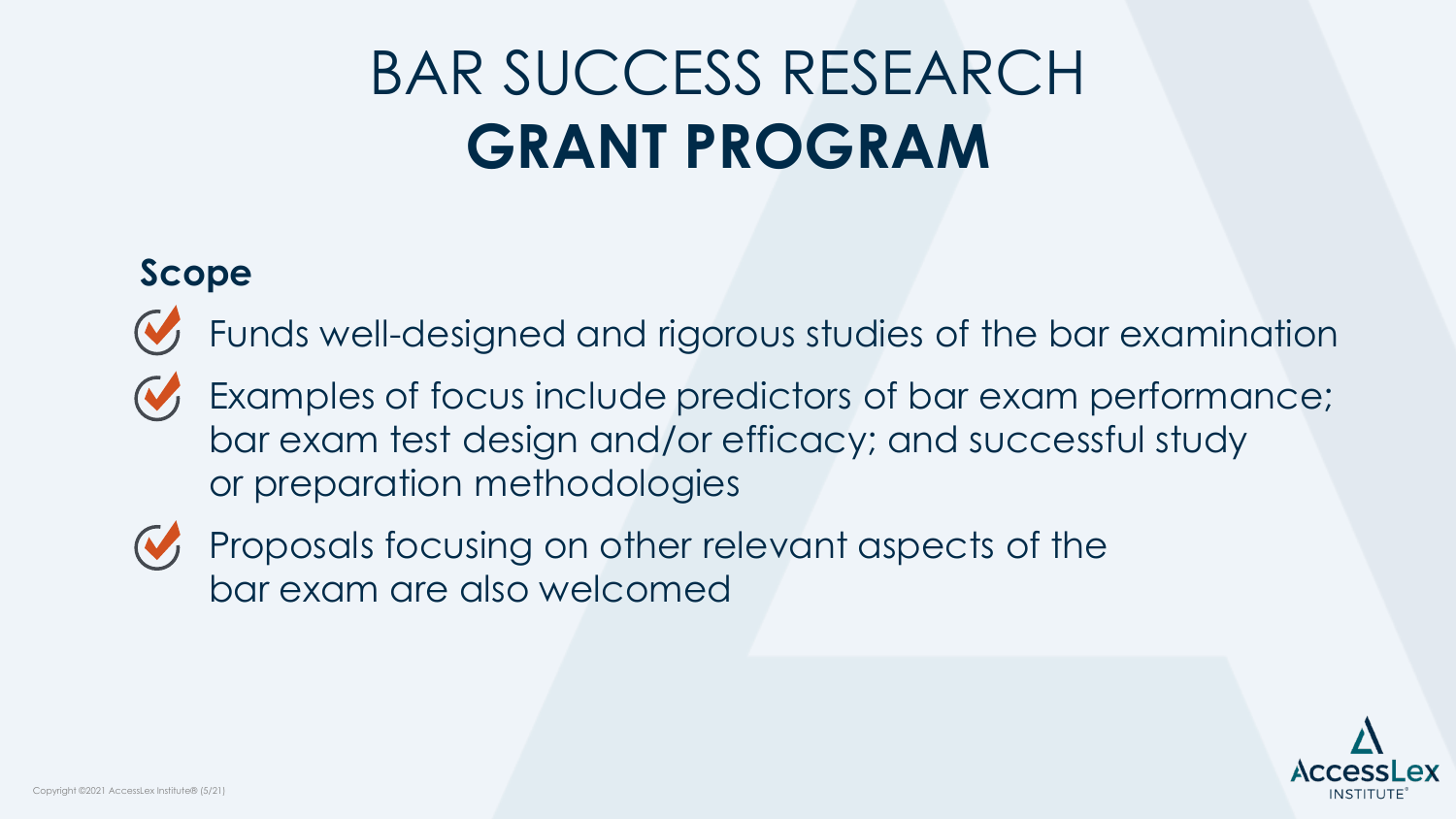# BAR SUCCESS RESEARCH **GRANT REQUIREMENTS**

#### **To be fundable, proposals must:**

Have a duration of 12–24 months and seek funding in the amount of \$150,000‒\$300,000



Include a clear research design using appropriate methodologies

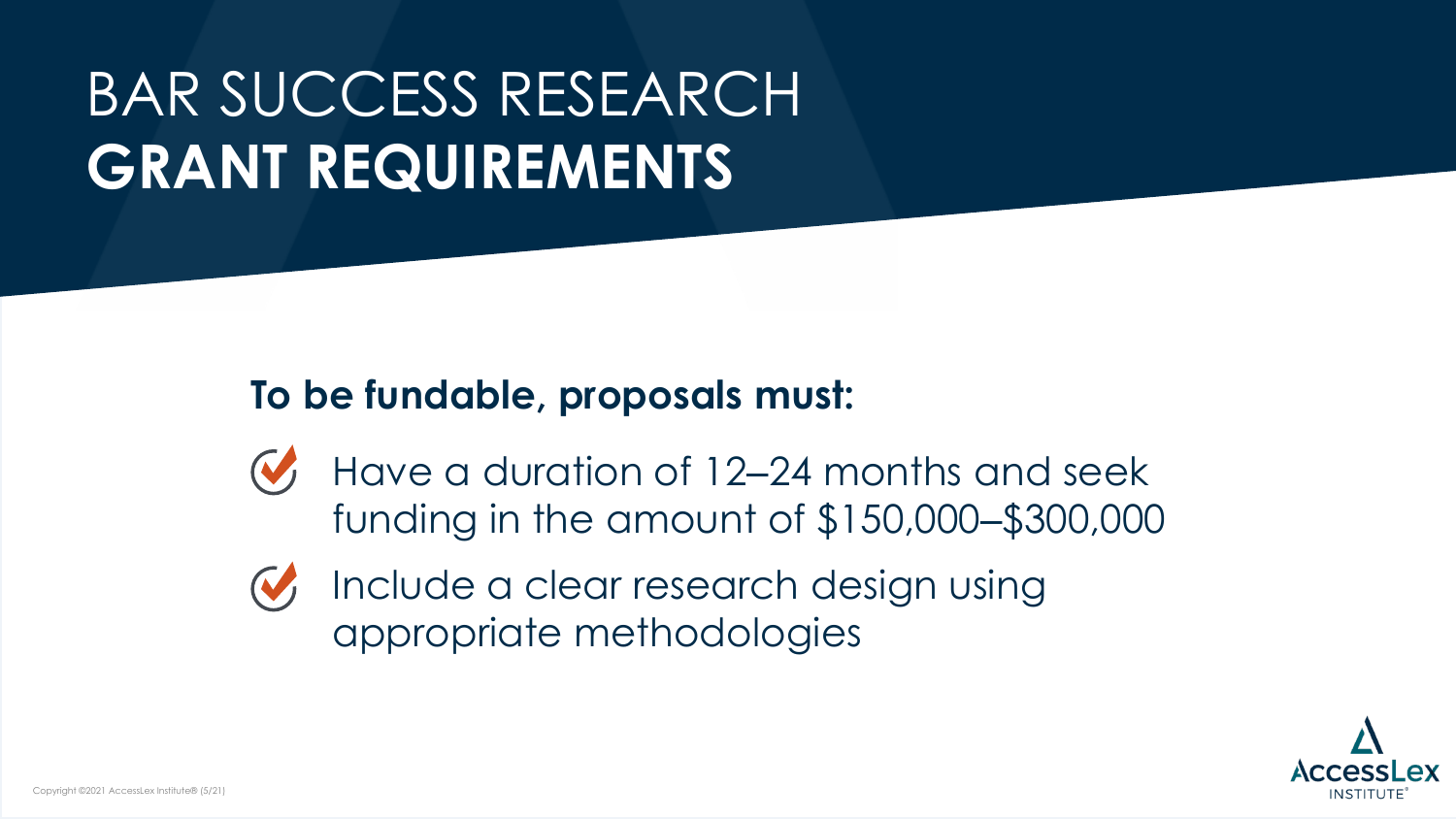### GRANT **APPLICATION PROCESS**



2. Letter of **Inquiry** 

3. Full **Proposal** 

4. Award **Finalization** 

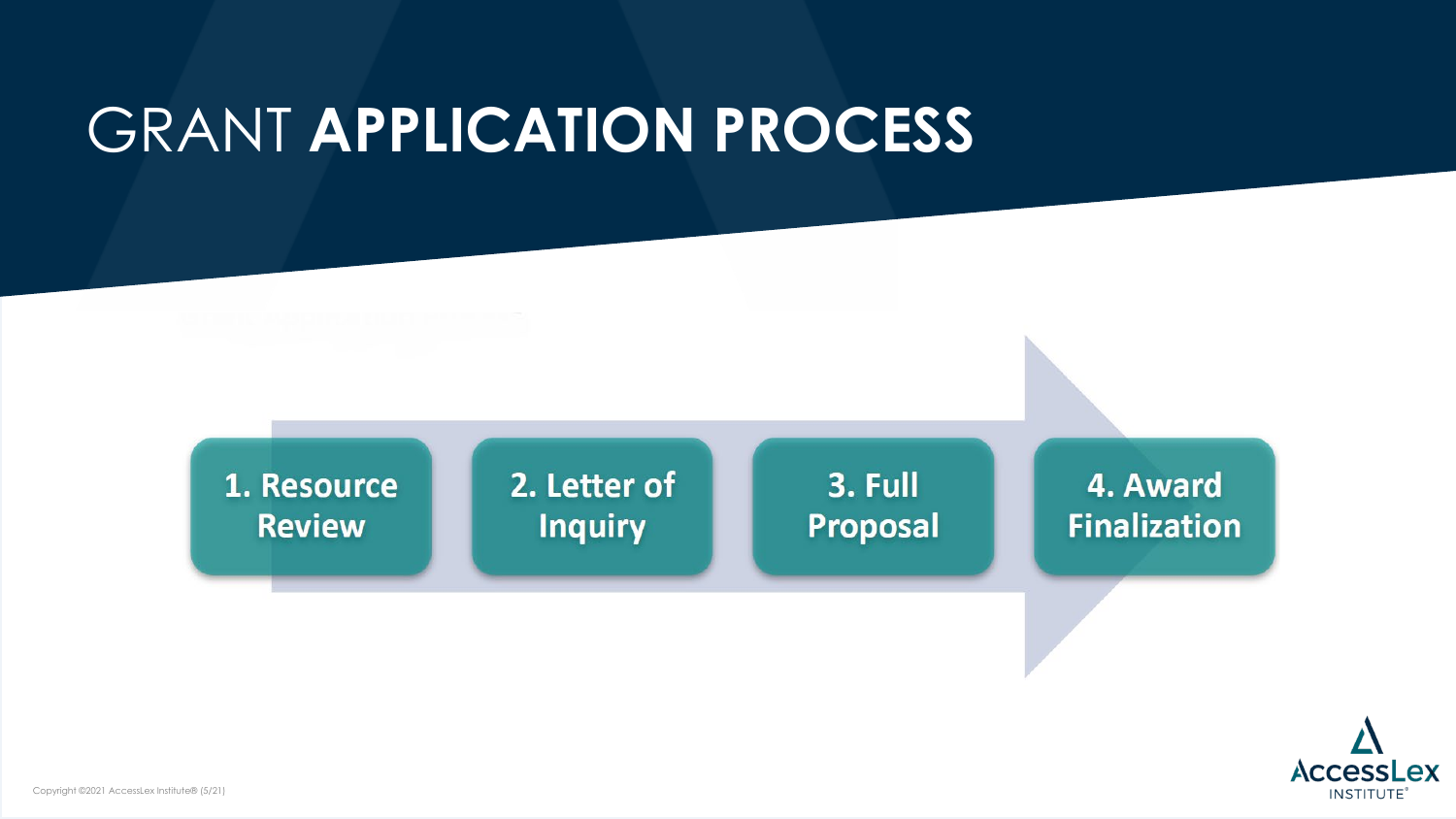### RESOURCE **REVIEW**

**AccessLex reviews grant proposals from its member law schools and other U.S.-based nonprofit and public organizations.** 

The grant application process is divided into two phases:

- Letter of Inquiry (LOI)
- Full proposal

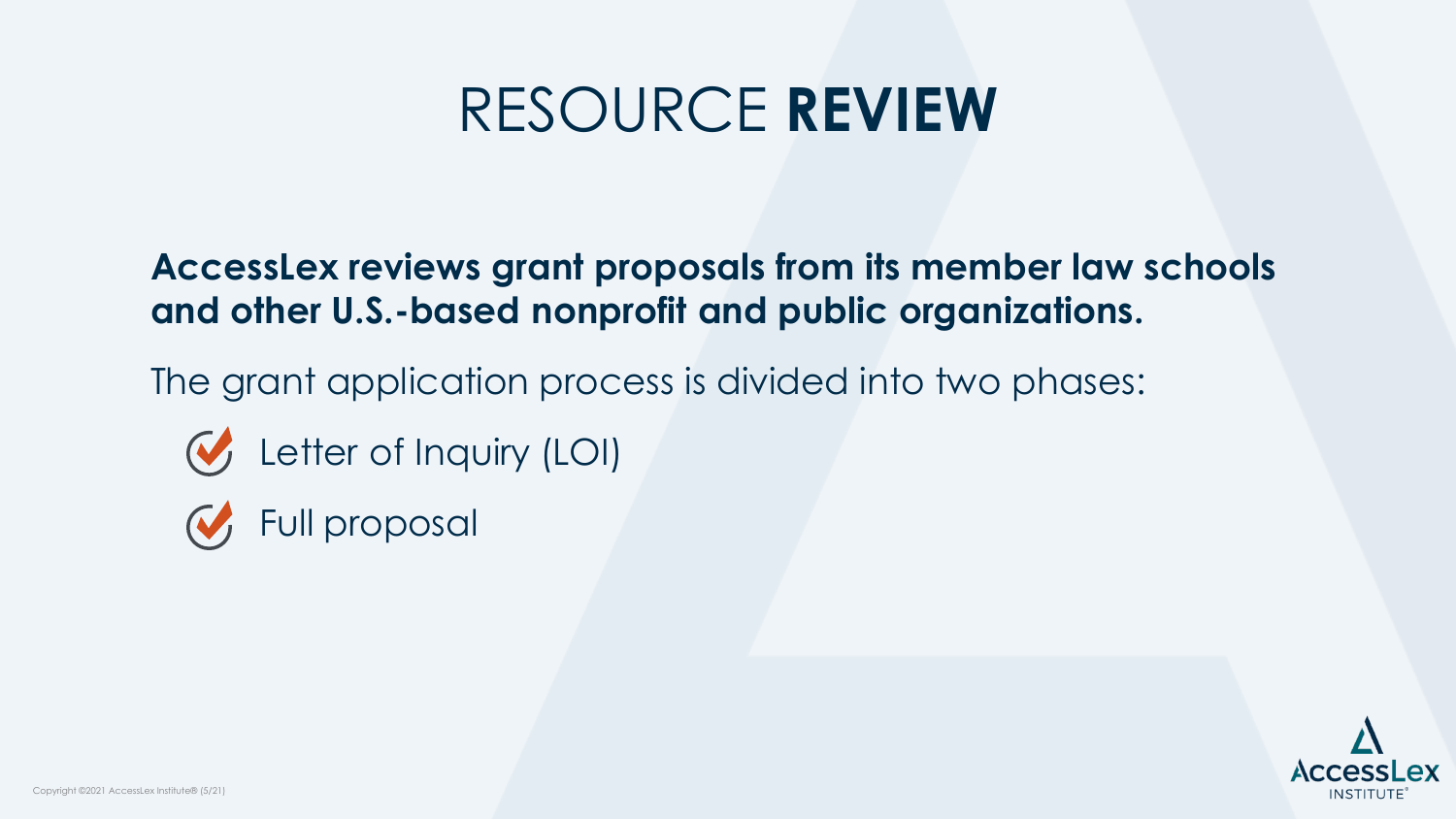# LETTER OF **INQUIRY (LOI)**

#### **The LOI should include:**

- General information about your program/project and your proposal
- Key elements of the intervention or research design
- **W** Purpose of your proposal
- 
- Structure and implementation of your proposal
- 
- Allocation of funds in the event of an award

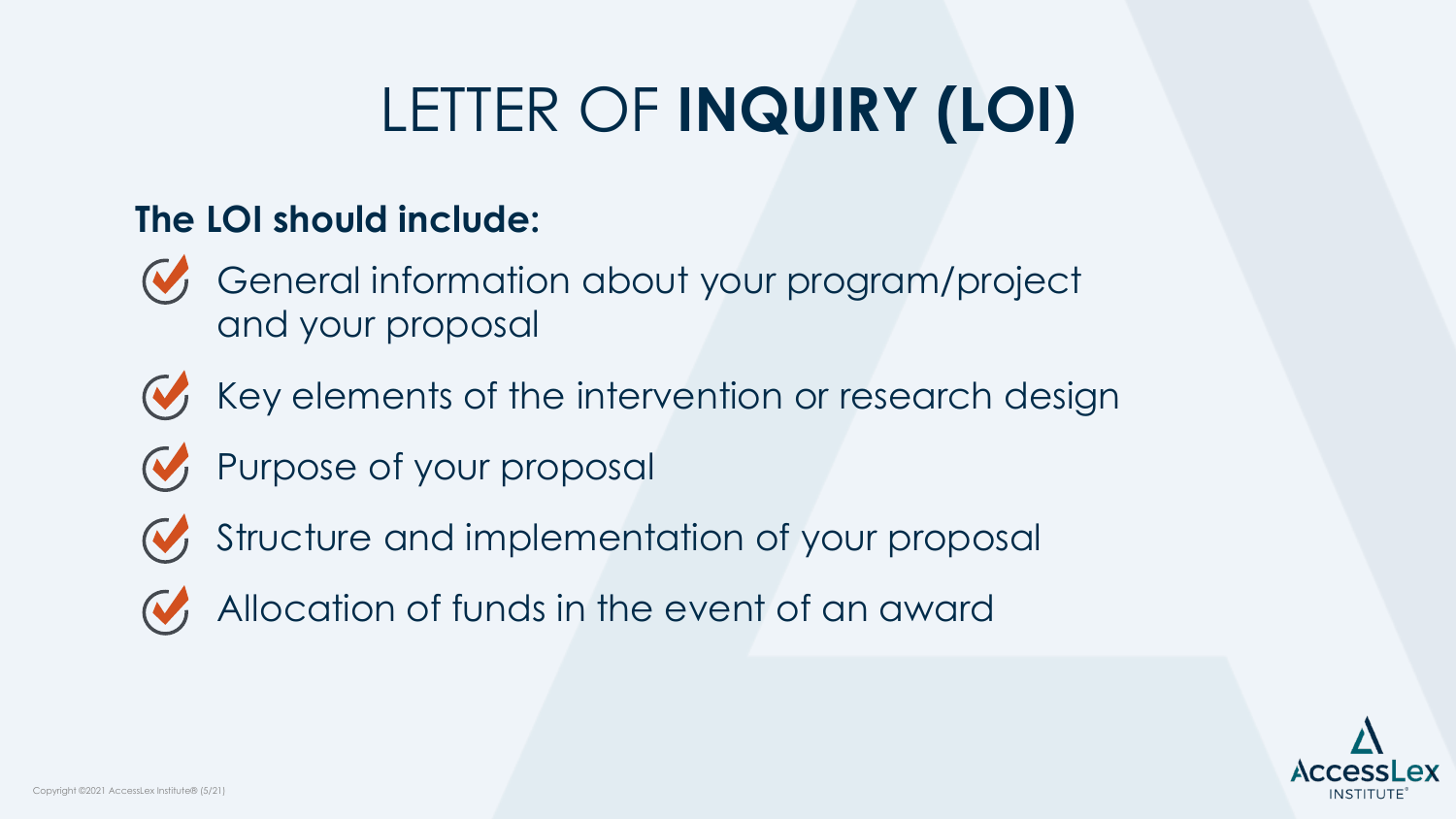### FULL **PROPOSAL**

#### **The full proposal should:**

- Build on, elaborate and clarify information about the intervention or study
- Include detailed timelines for completion, including milestones
	- Provide a detailed and comprehensive budget that includes:
		- Direct costs (e.g., staff salaries, travel and research consultants)  $\mathbf{V}_1$
		- Indirect costs (e.g., facilities, IT equipment and administration support)

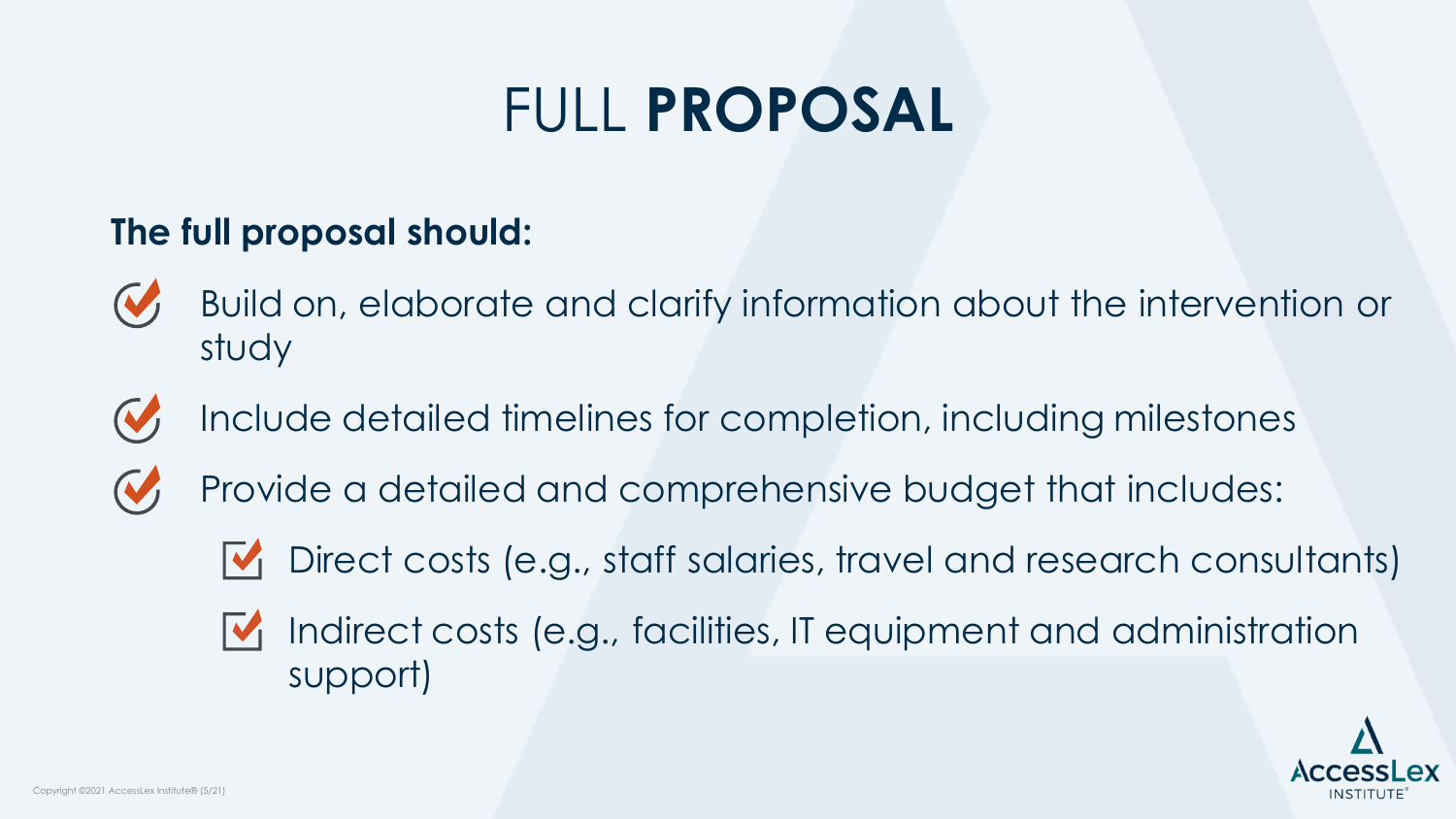### AWARD **FINALIZATION**

#### **If selected as a grant award finalist, applicants:**

- Are required to enter into a written agreement for each grant awarded
- Will have 90 days from the date they receive a funding invitation to fully execute the grant agreement before the award offer expires
- W, Must follow the provisions regarding publicity and the publication of interim and final research results

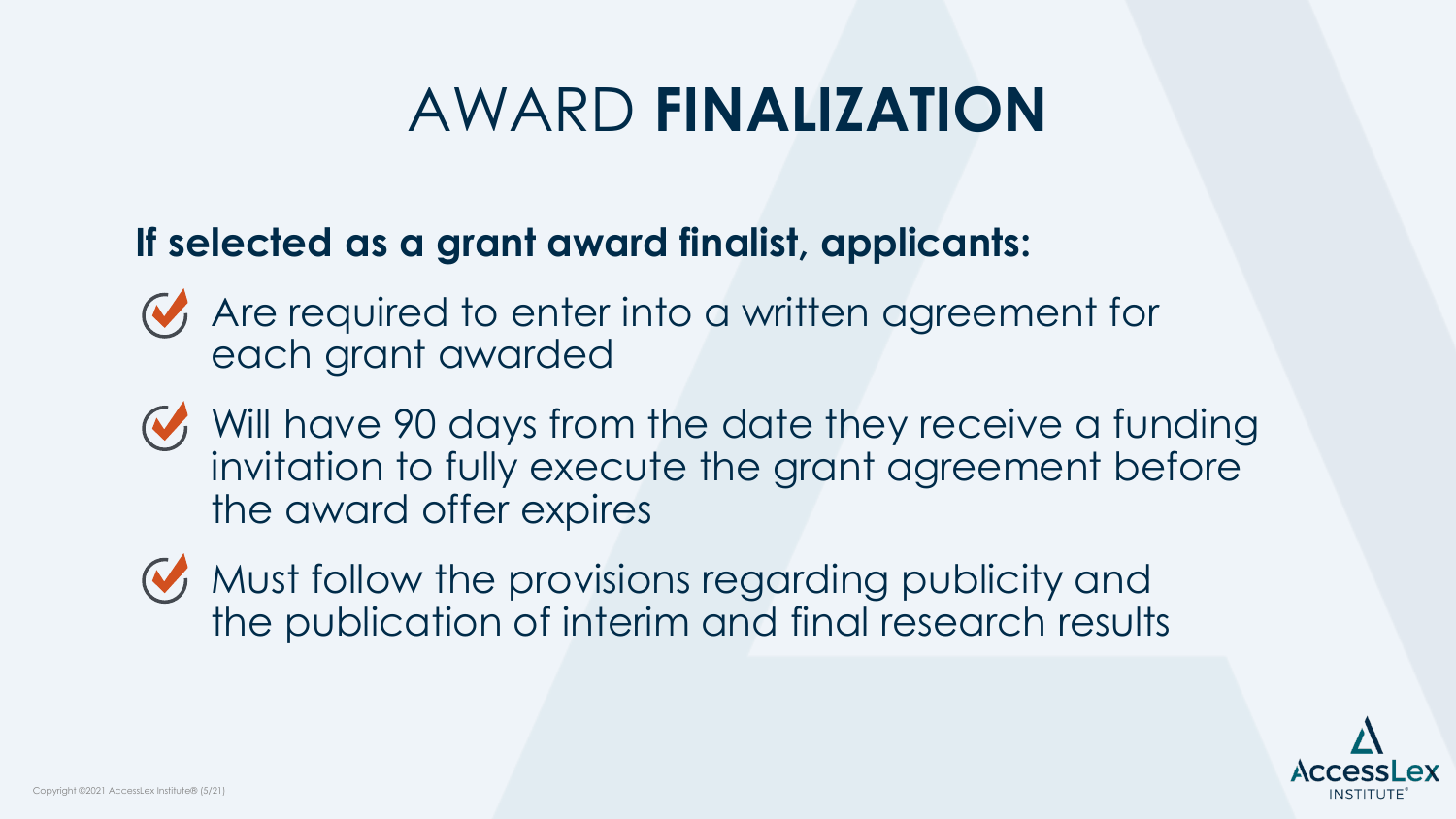### RECENT **APPLICATION TRENDS**

|                                   | 2019 | 2020 | 2021       |
|-----------------------------------|------|------|------------|
| <b>LOIS Received</b>              | -8   | 27   | TBD        |
| <b>Full Proposals</b><br>Received |      | l O  | <b>TBD</b> |
| Proposals<br>Funded               |      |      | TBD        |

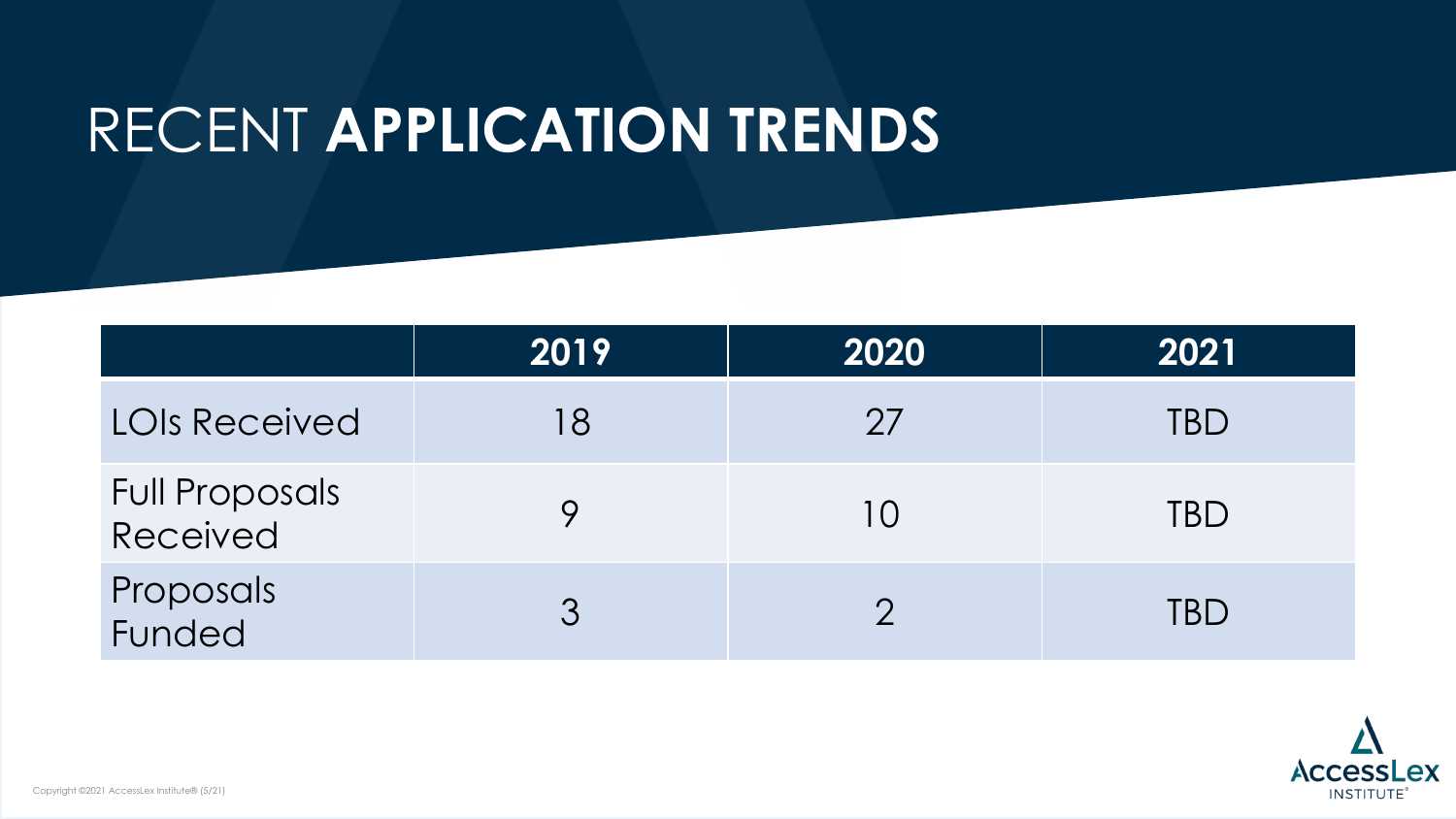### PROPOSALS **FUNDED**

#### **2019**

- Hofstra University
- Indiana University
- Roger Williams University School of Law

#### **2020**

- American University
- UC Hastings College of Law

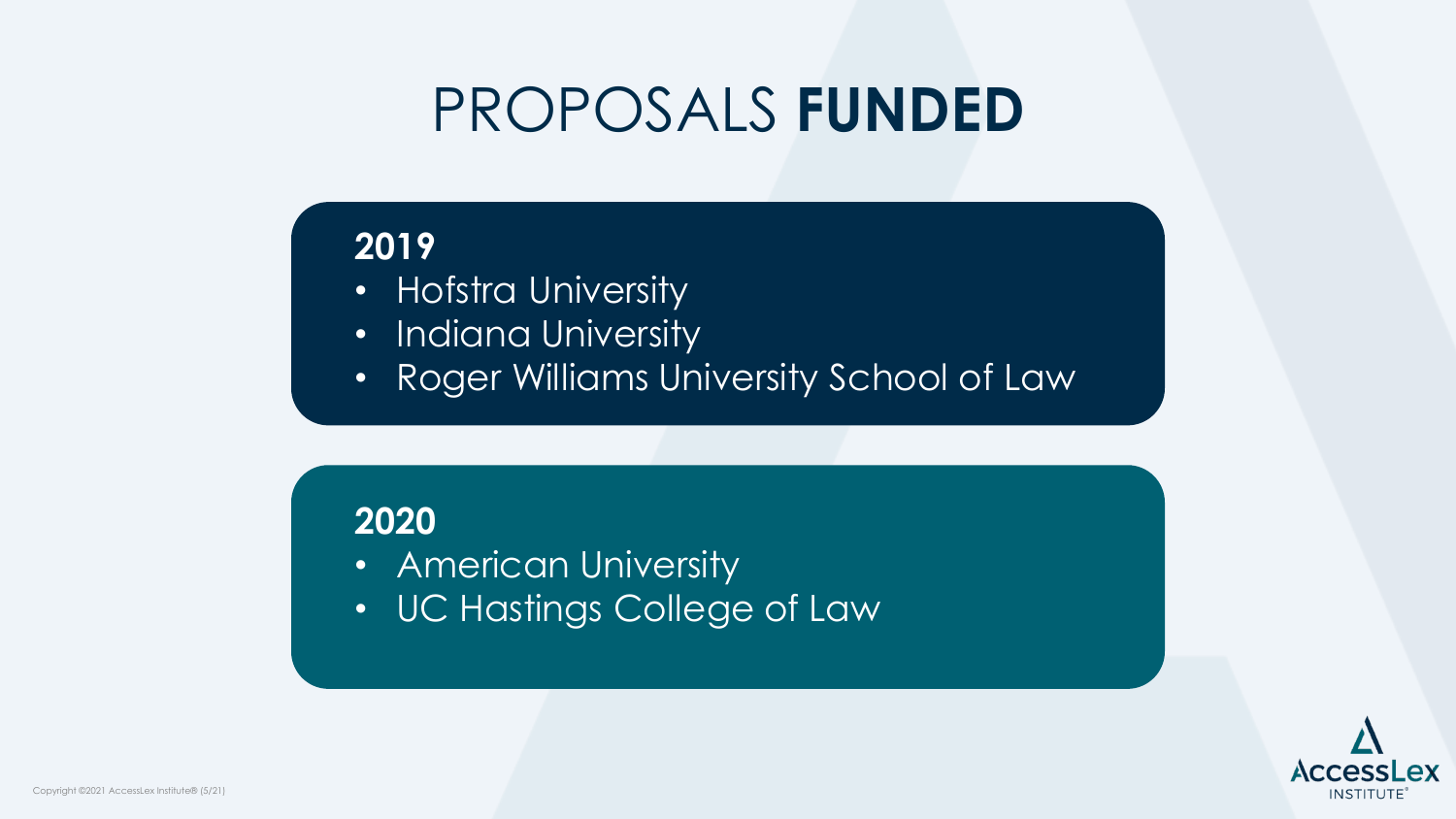### **ELEMENTS OF A STRONG PROPOSAL**

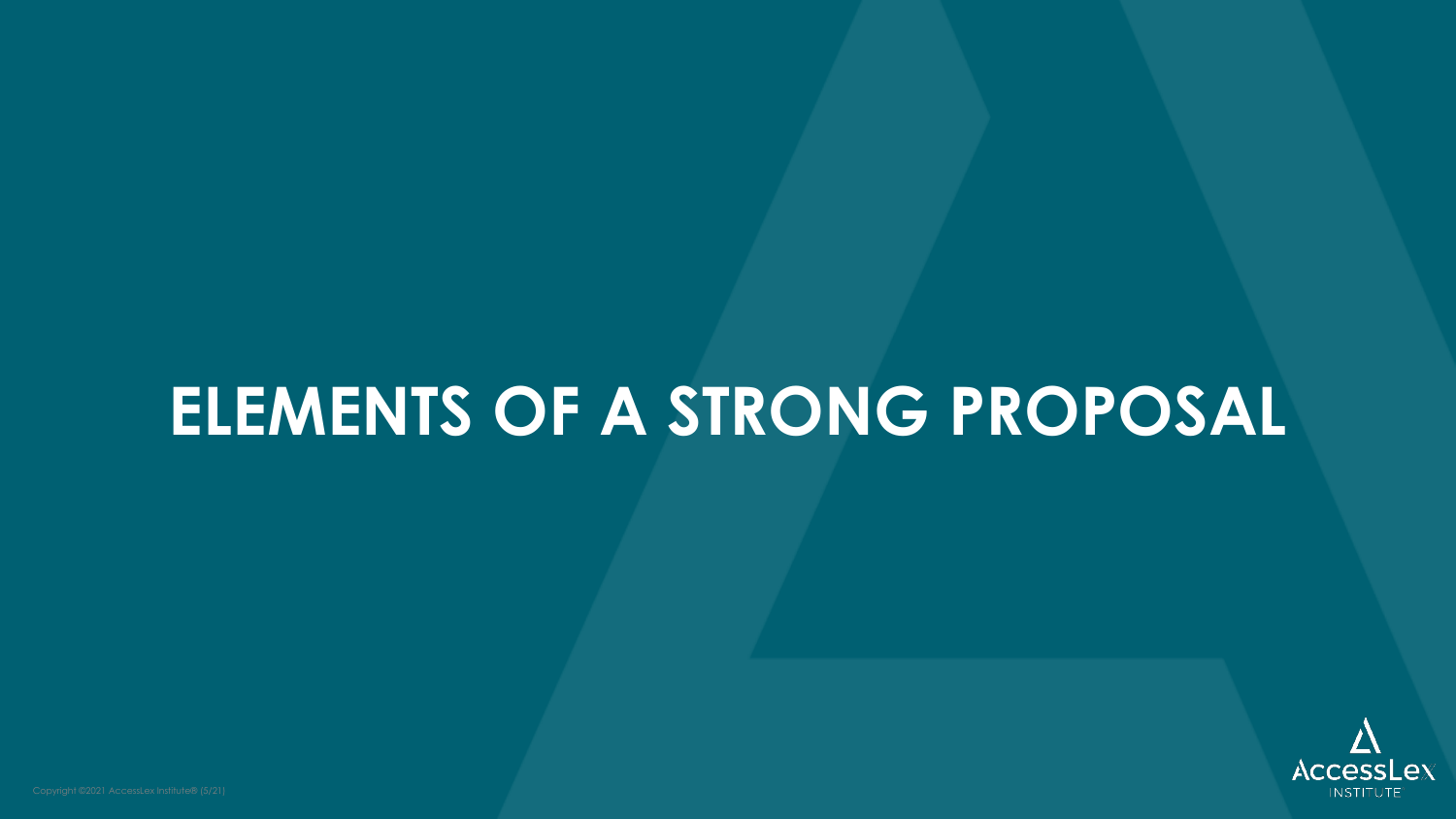# INTERVENTION-BASED PROPOSALS **SHOULD HAVE:**

- Clear statement of goals, objectives and expected outcomes
- Clearly defined scope and participant eligibility
- Specific focus on a manageable number of program components
- Rigorous assessment and evaluation plan
- Well-defined and realistic timetable for completion
- Emphasis on generalizability, scalability and sustainability

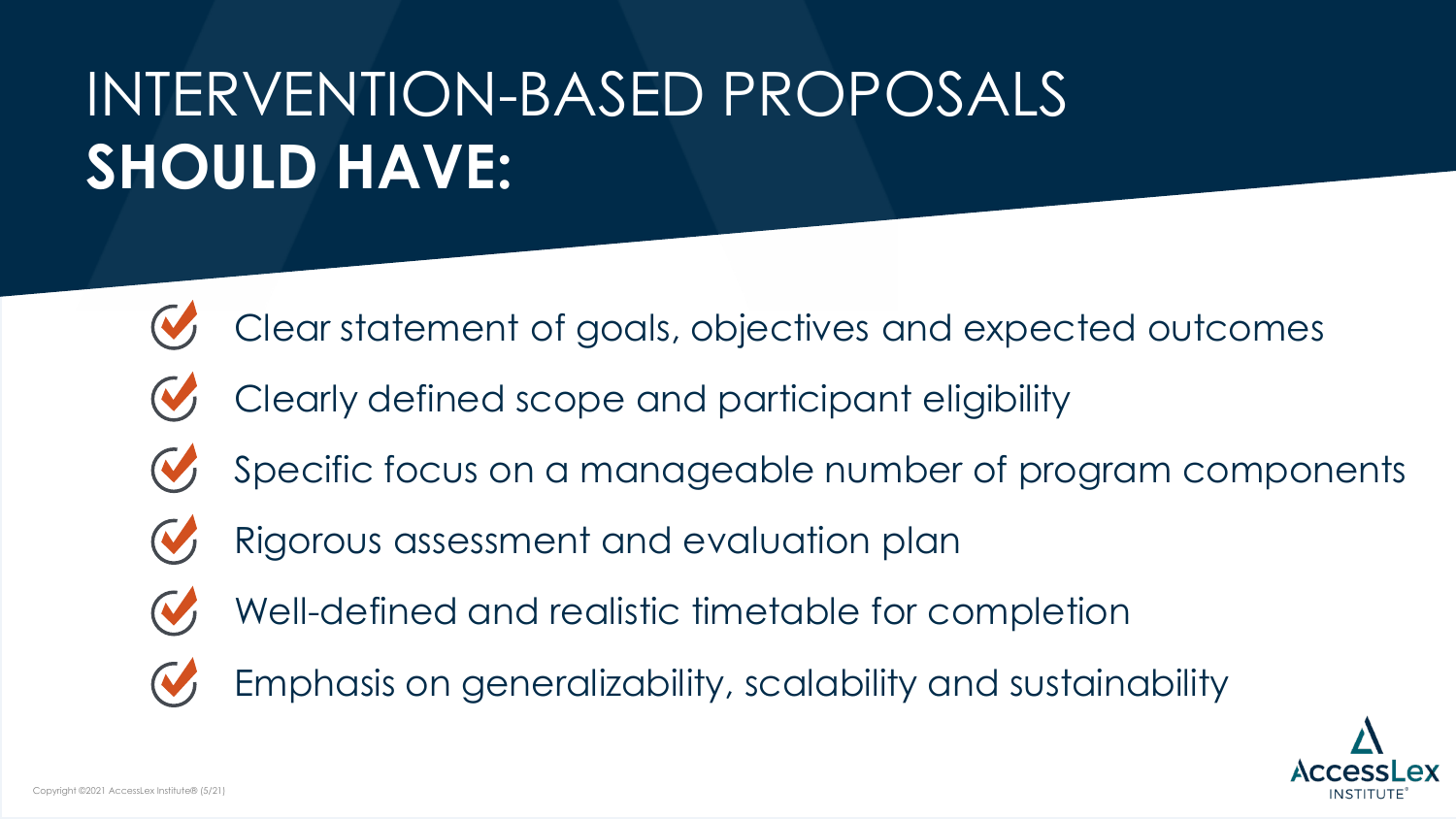# CLEAR STATEMENT OF GOALS **OBJECTIVES AND EXPECTED OUTCOMES**

Think carefully about the problem or issue that your **1.** program seeks to address



Focus on measurable objectives and realistic expected outcomes **2.** for the intervention

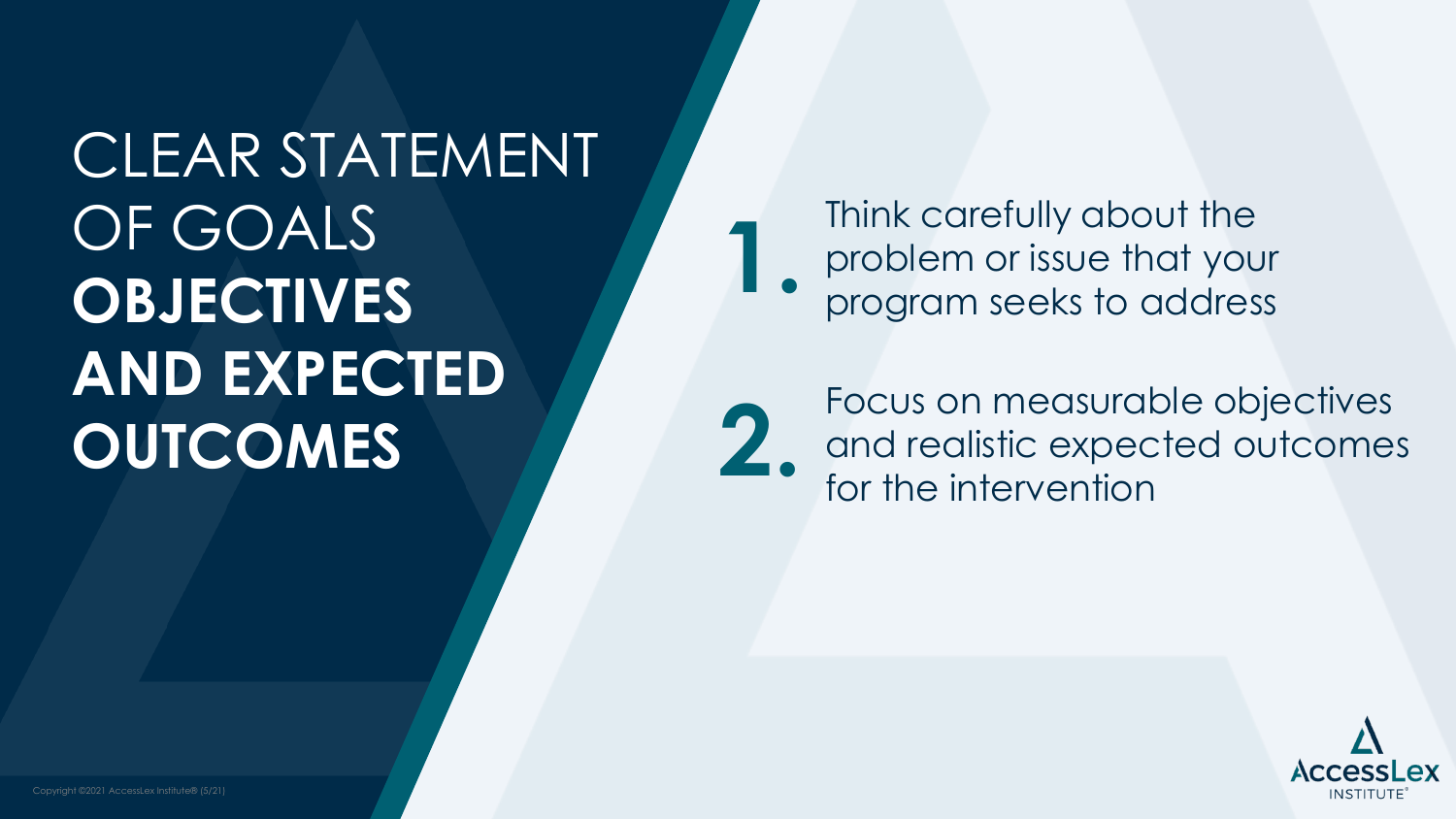# CLEARLY DEFINED SCOPE AND **PARTICIPANT ELIGIBILITY**

Think carefully about the scope of your program and its relationship to the goals, **1.** objectives and expected outcomes

Think carefully about the number of **2.** participants your program will serve

**3.**

The target population should be law students and/or law graduates who are at-risk of not passing the bar exam or institutions with ultimate bar examination passage rates that fall below 70%

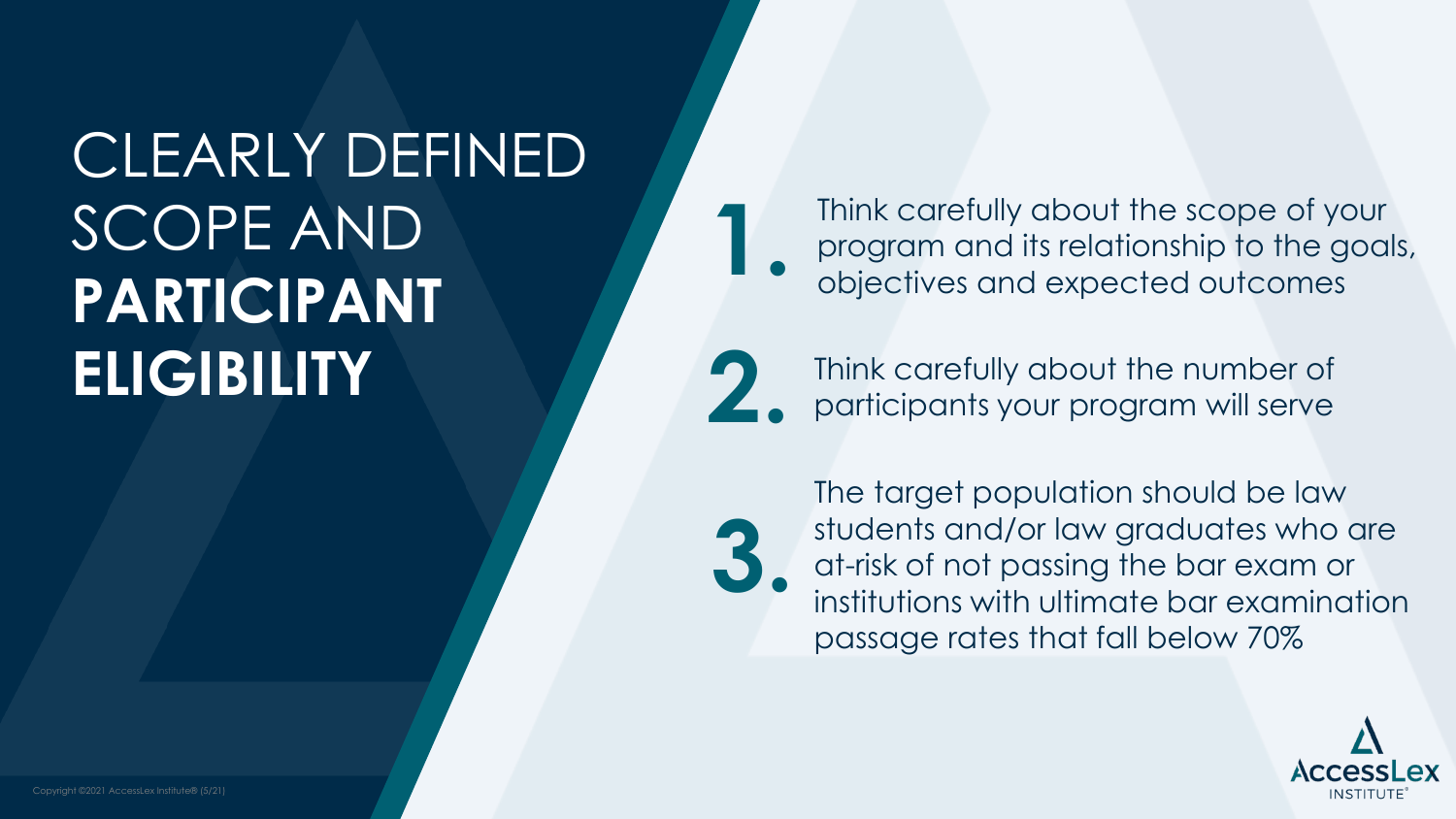SPECIFIC FOCUS ON A MANAGEABLE NUMBER OF **PROGRAM COMPONENTS**

Focus on the most important elements of your program

and how they are relevant to the intervention **1.**

Should be directly aligned with goals, objectives and **2.** expected outcomes

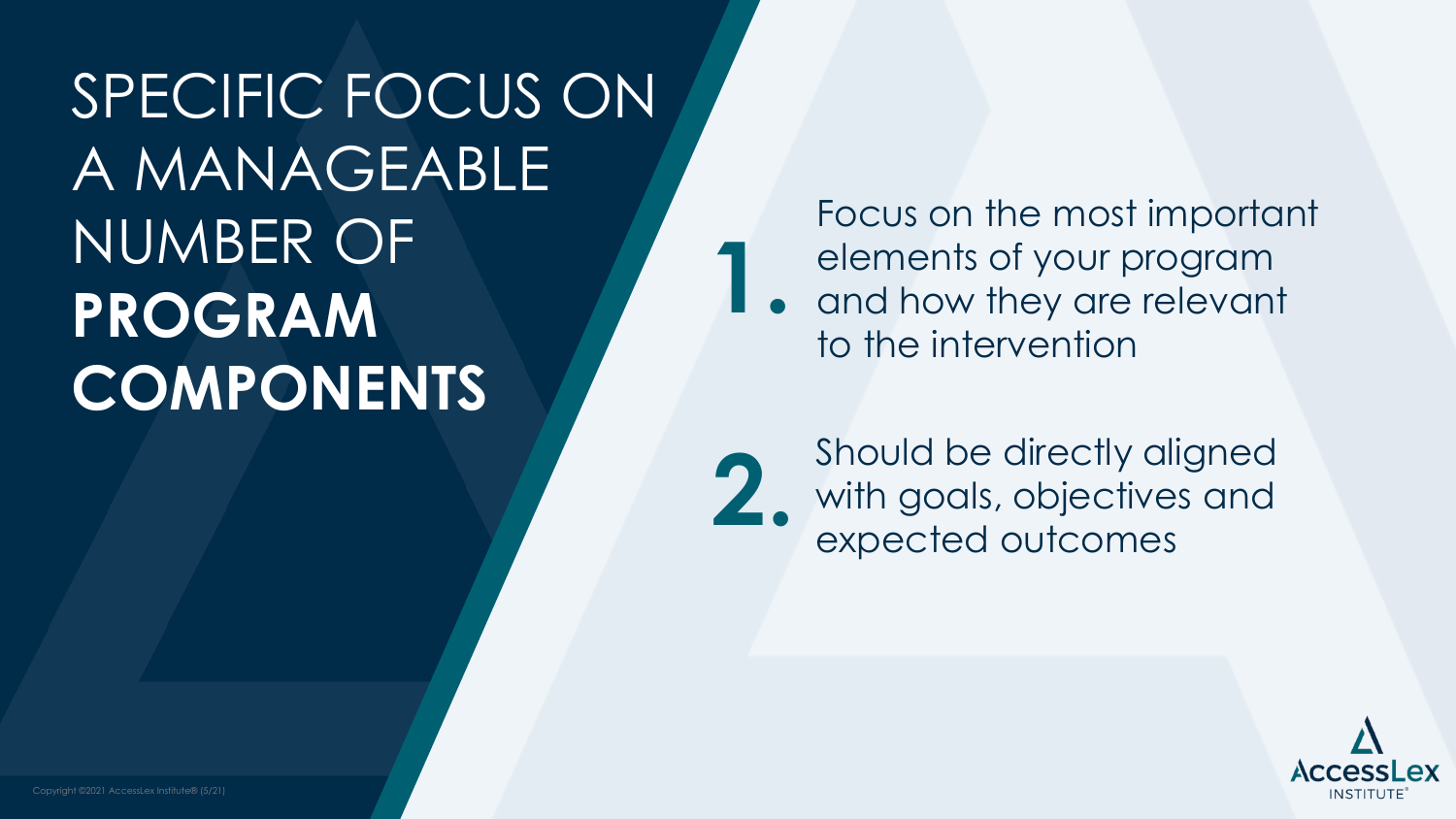### RIGOROUS ASSESSMENT AND **EVALUATION PLAN**

What data are you **1.** planning to collect?

Assessments can include formative (process-based) and/or summative (outcome-based) evaluations. **2.**



Is there assessment/evaluation **3.** expertise on the grantee team?

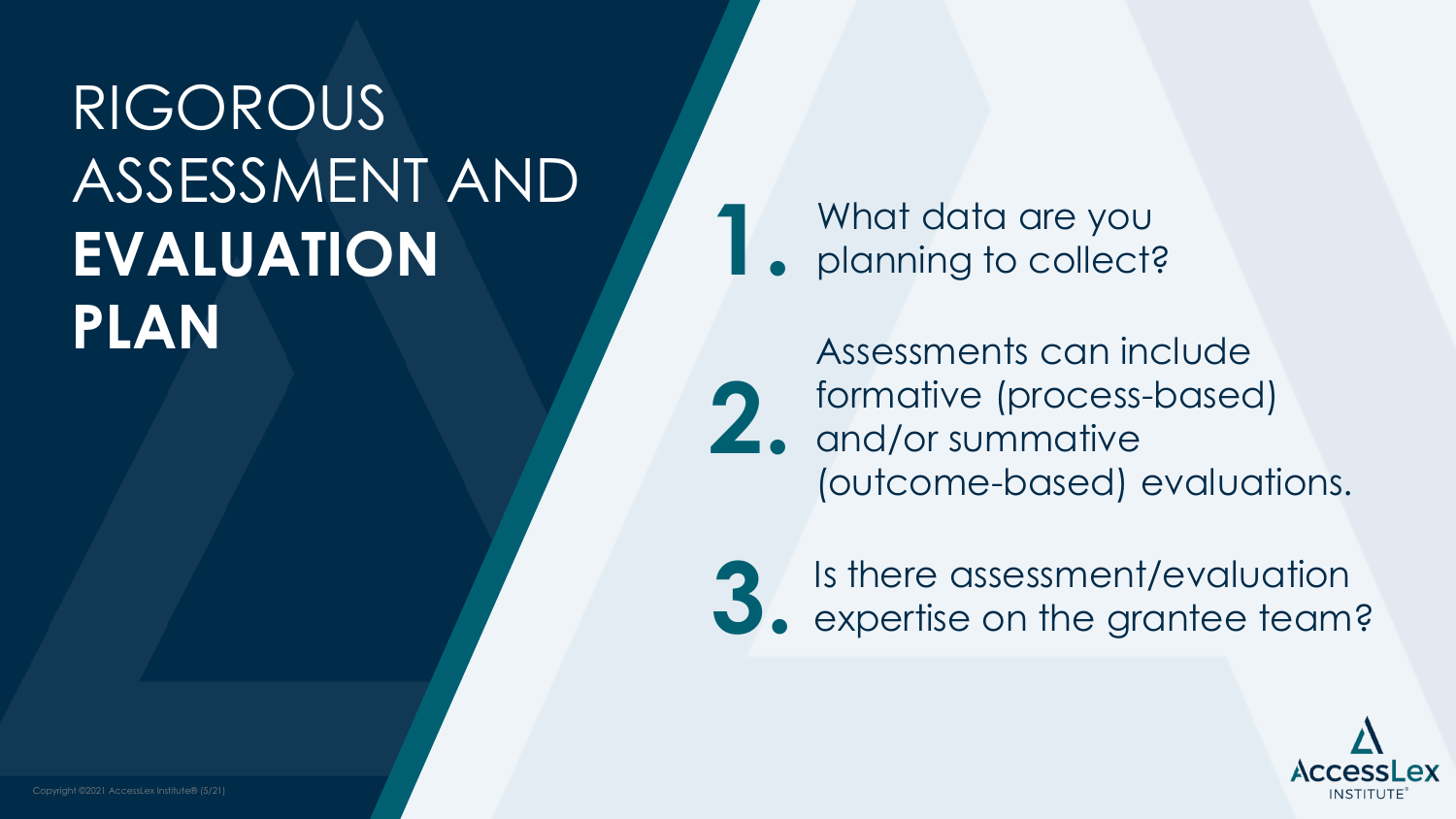# WELL-DEFINED AND REALISTIC **TIMETABLE FOR COMPLETION**

Is the research or intervention achievable within the grant<br>program timeline?

Does your timeline make sense 2. **In the context of preparation**<br>**2.** for the bar examination?



Does your program give participants sufficient time to absorb content and undertake program activities?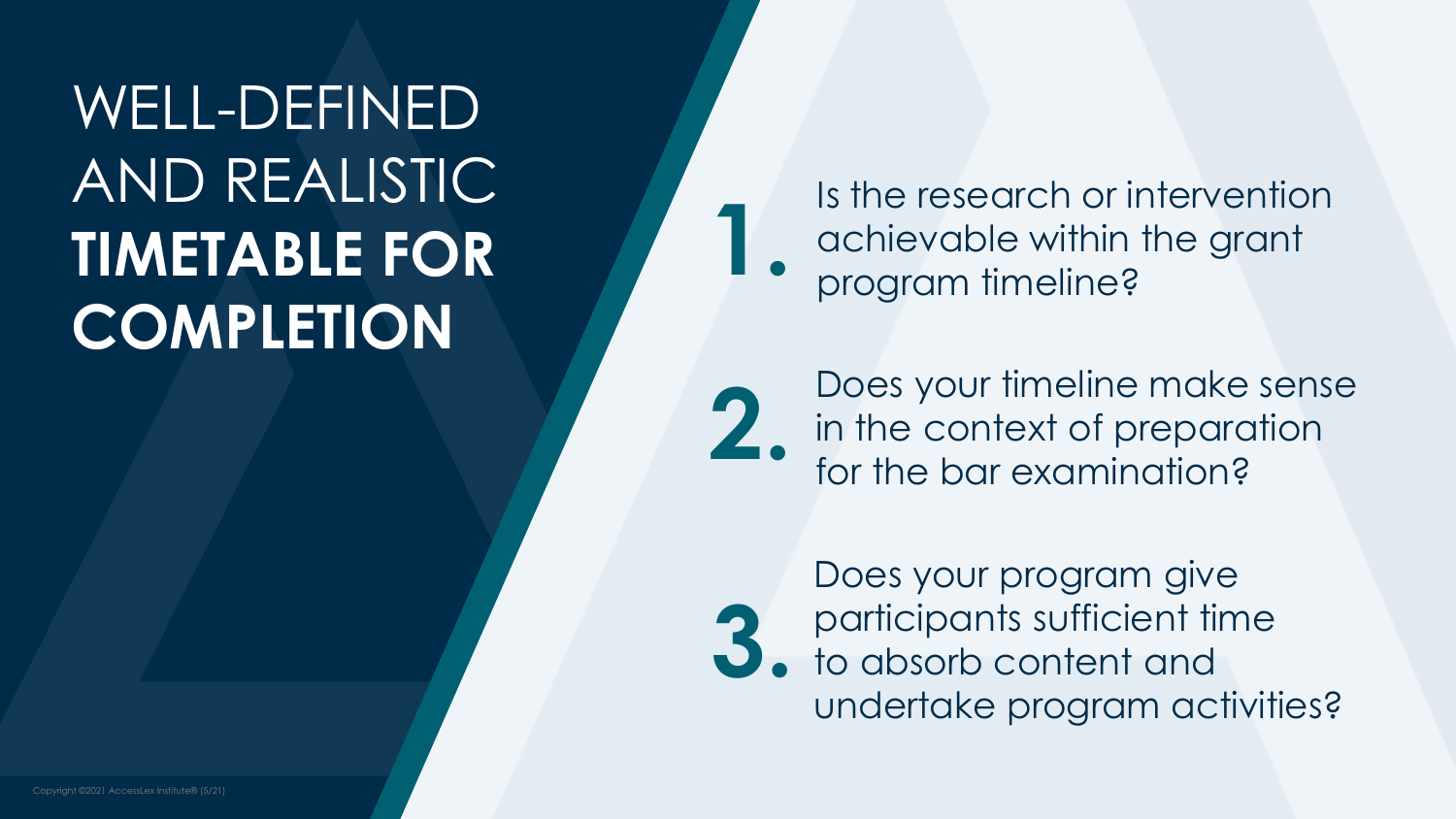# EMPHASIS ON GENERALIZABILITY **SCALABILITY AND SUSTAINABILITY**

Can your proposal help contribute to bar success<br>best practices?

**2.**

What are your strategies for funding and continuing the program beyond the expiration of any grant funds from AccessLex?

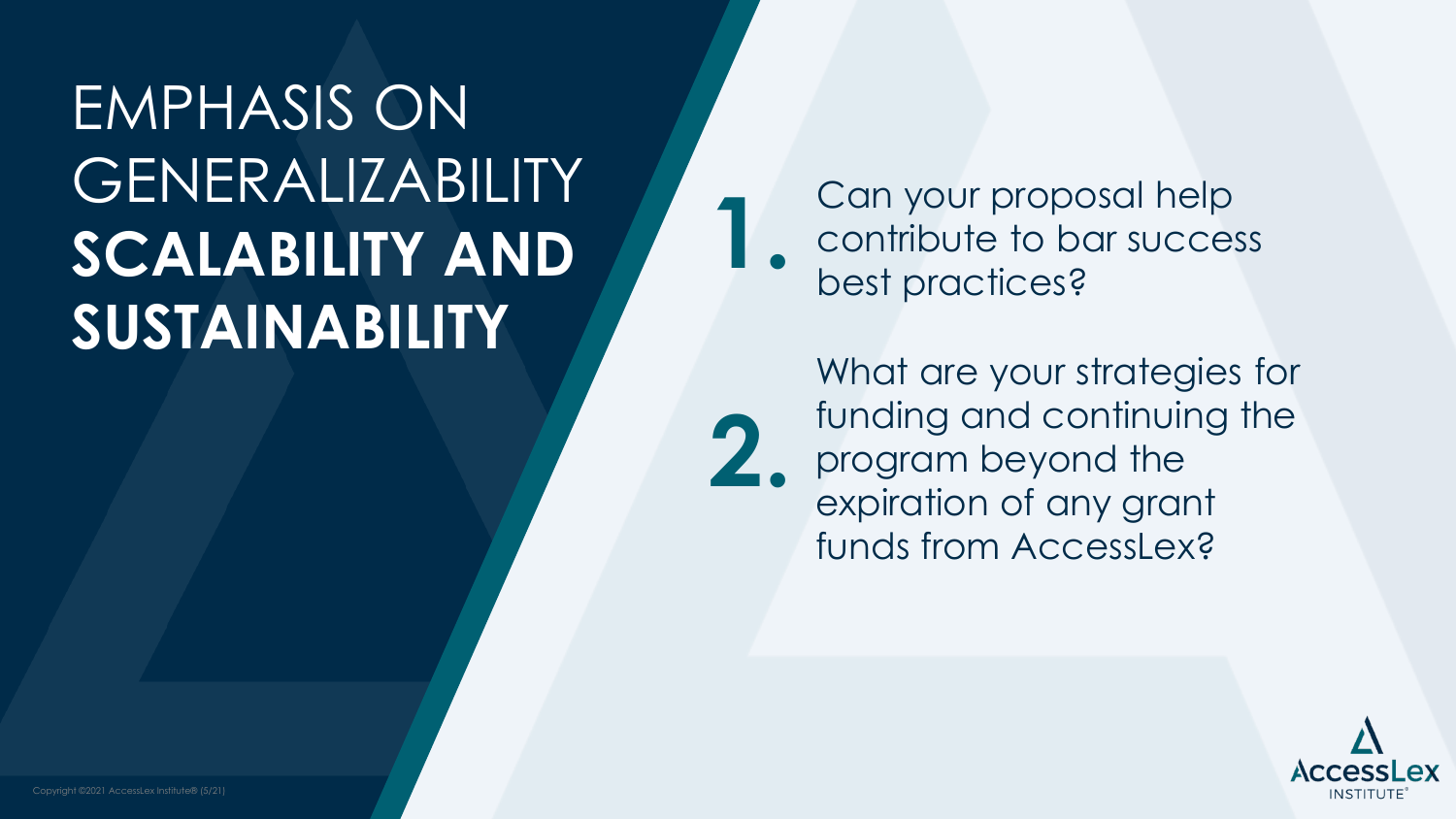# RESEARCH-BASED PROPOSALS **SHOULD HAVE:**

- Clear statement of research questions and theoretical framework
- Clear statement of data collection and analysis methods
- Clearly defined scope and participant eligibility
- Sound research design and methodology
- Well-defined and realistic timetable for completion

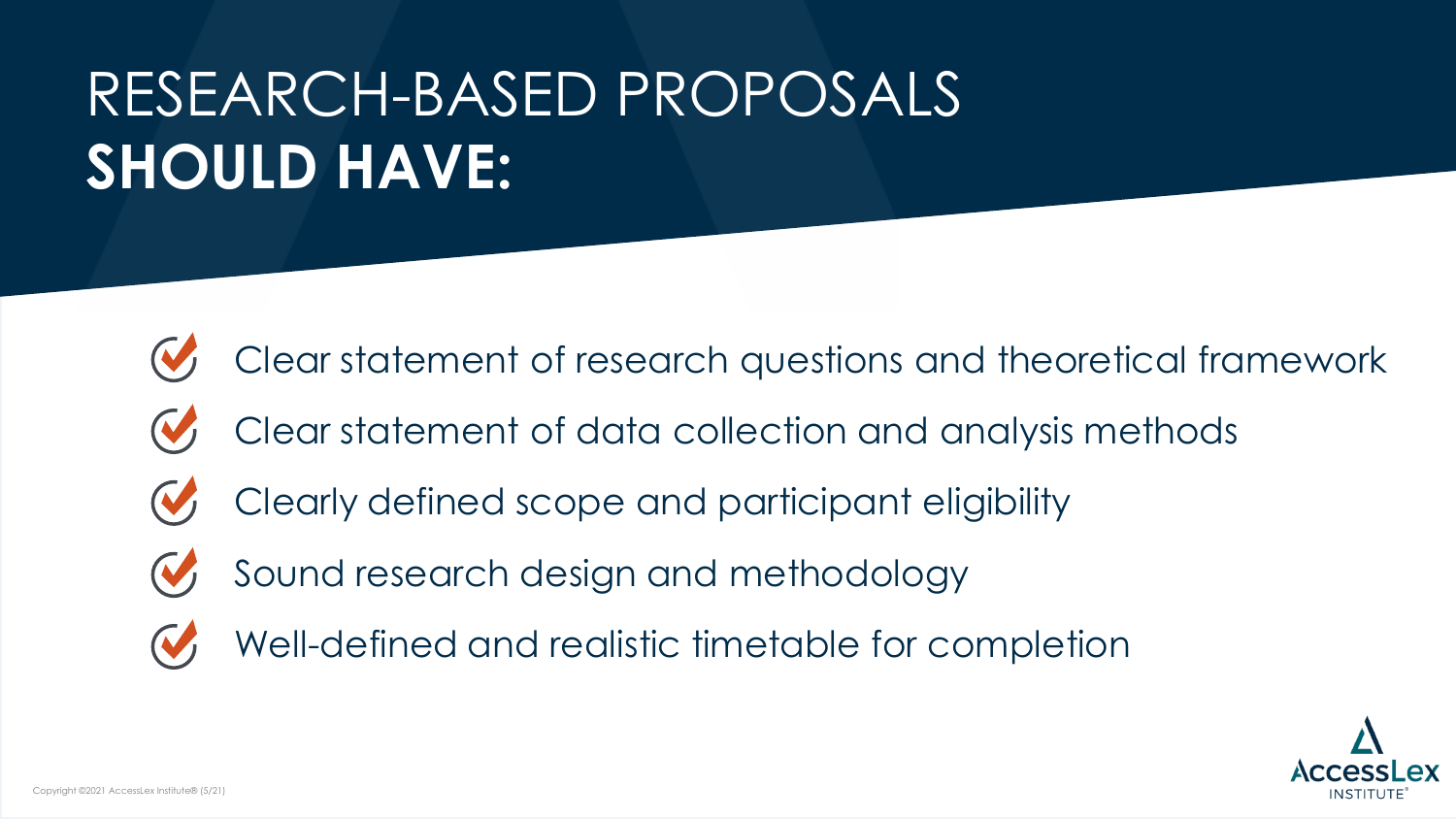# ADDITIONAL **CONSIDERATIONS**

**Applicants who are invited to submit a full proposal for the Bar Success Intervention Grant Program will be required to:**



Work with an independent evaluation consultant to develop evaluation questions and plans for data collection and analysis



Upload a proposed monthly timeline of program and assessment activities throughout the duration of the grant period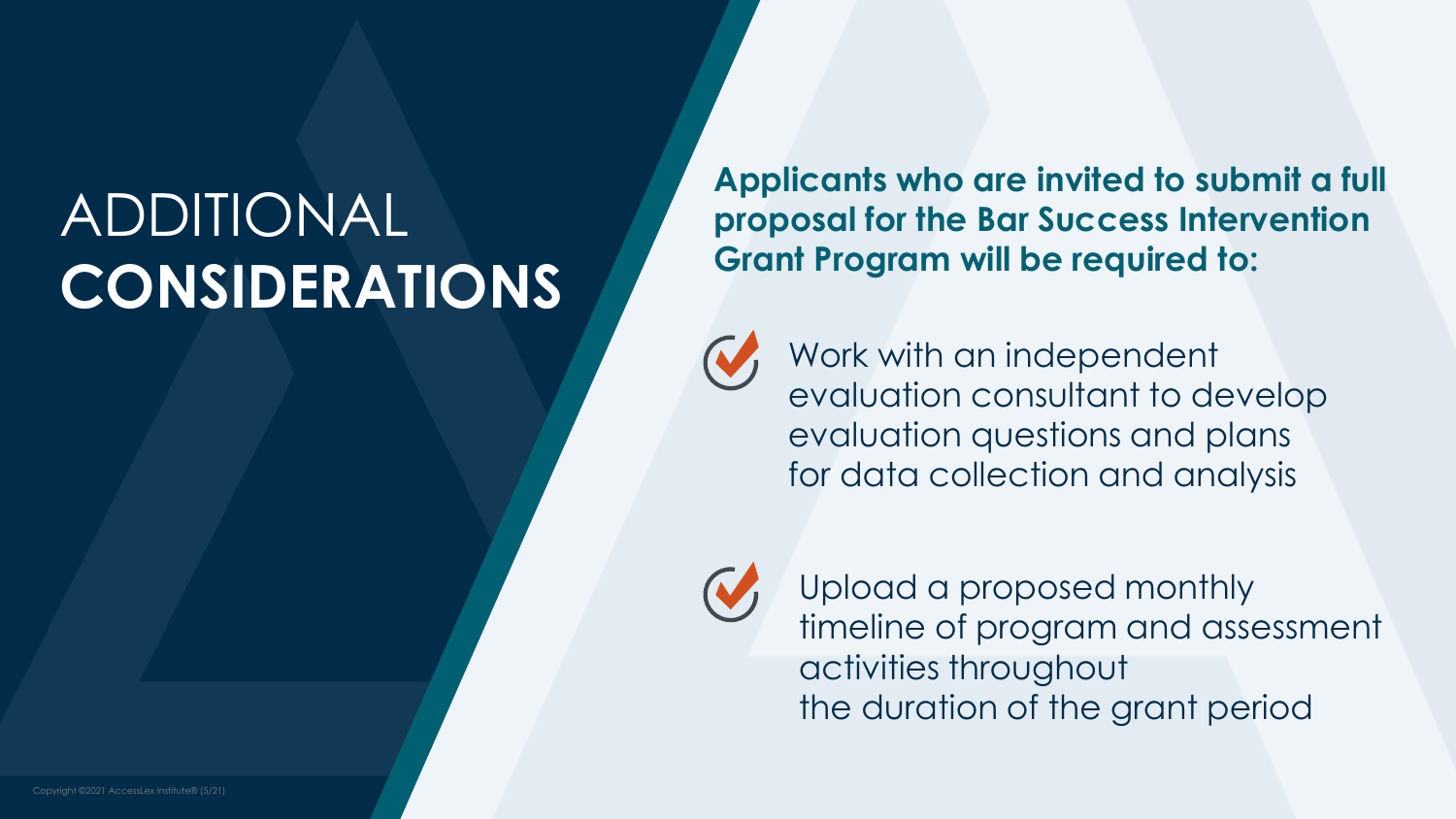### FINAL **RECOMMENDATIONS**



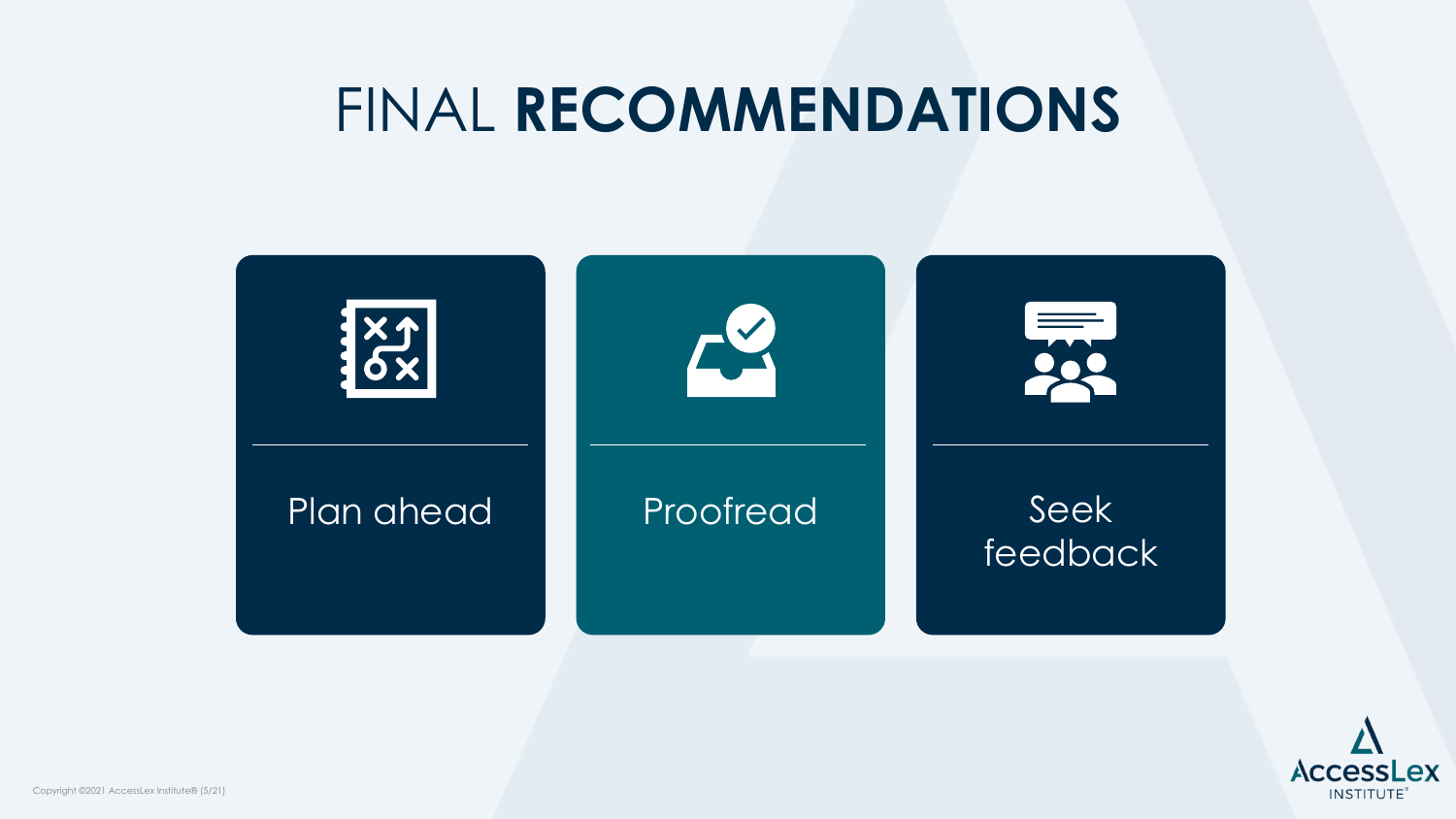# BAR SUCCESS GRANT APPLICATION **REVIEW SCHEDULE**

| <b>LOI Accepted</b> | <b>Proposal Invitation</b> | <b>Full Proposal</b> | <b>Funding Invitations</b> |
|---------------------|----------------------------|----------------------|----------------------------|
|                     | <b>Notification</b>        | <b>Deadline</b>      | Announced                  |
| May 1, 2021 through | On or before               | September 14, 2021   | On or before               |
| May 31, 2021        | <b>July 31, 2021</b>       |                      | November 15, 2021          |

*Please note that the dates above are subject to change.* 

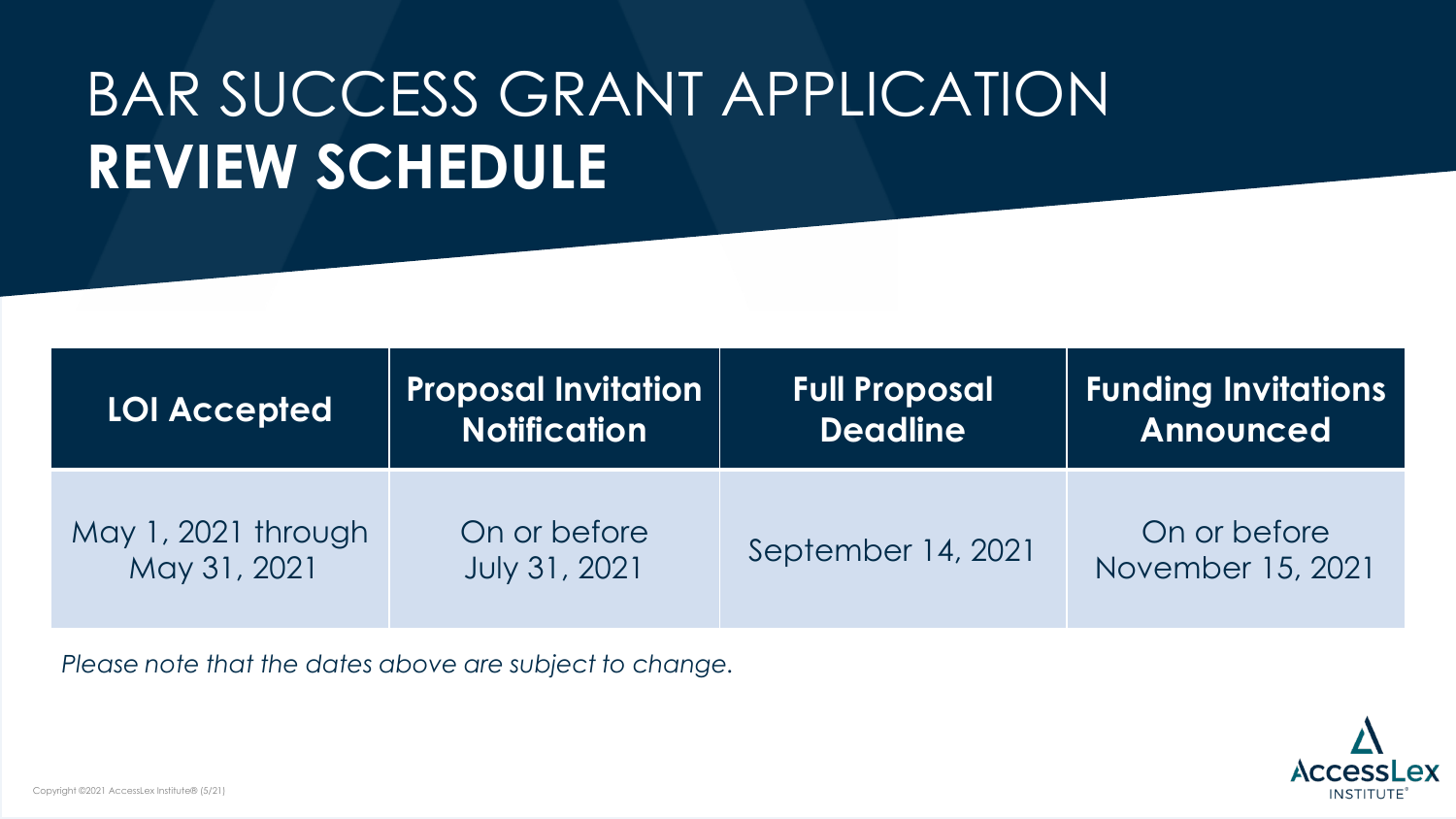### APPLICATION **RESOURCES**

**Applicants can preview the grant programs' LOI forms and Full Proposal applications on the website.**



Learn more about our grant application policy, frequently asked questions, and other resources for current and potential grantees at: [AccessLex.org/grant-programs](http://www.accesslex.org/grant-programs)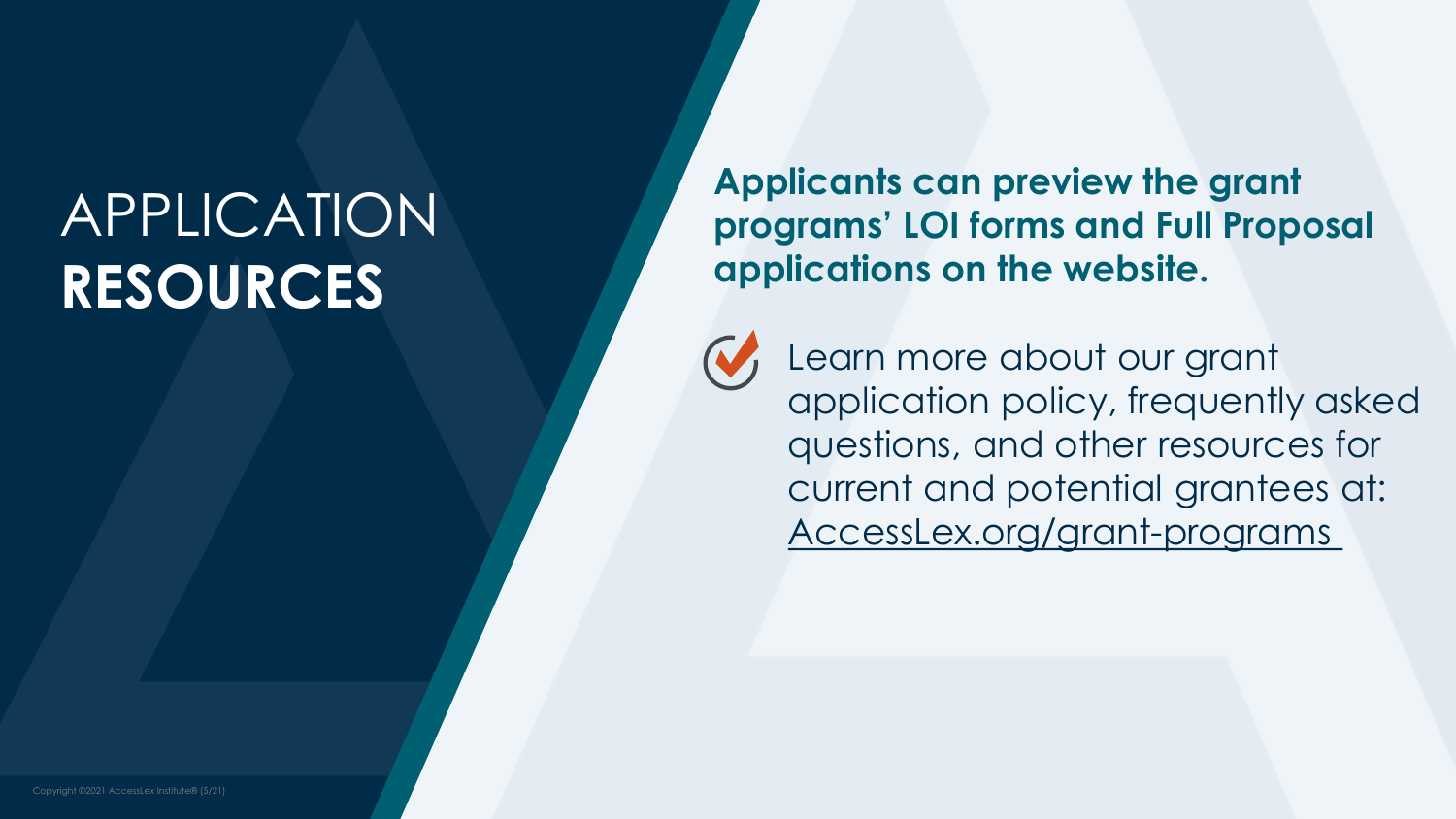# **QUESTIONS?**

### Grants@accesslex.org